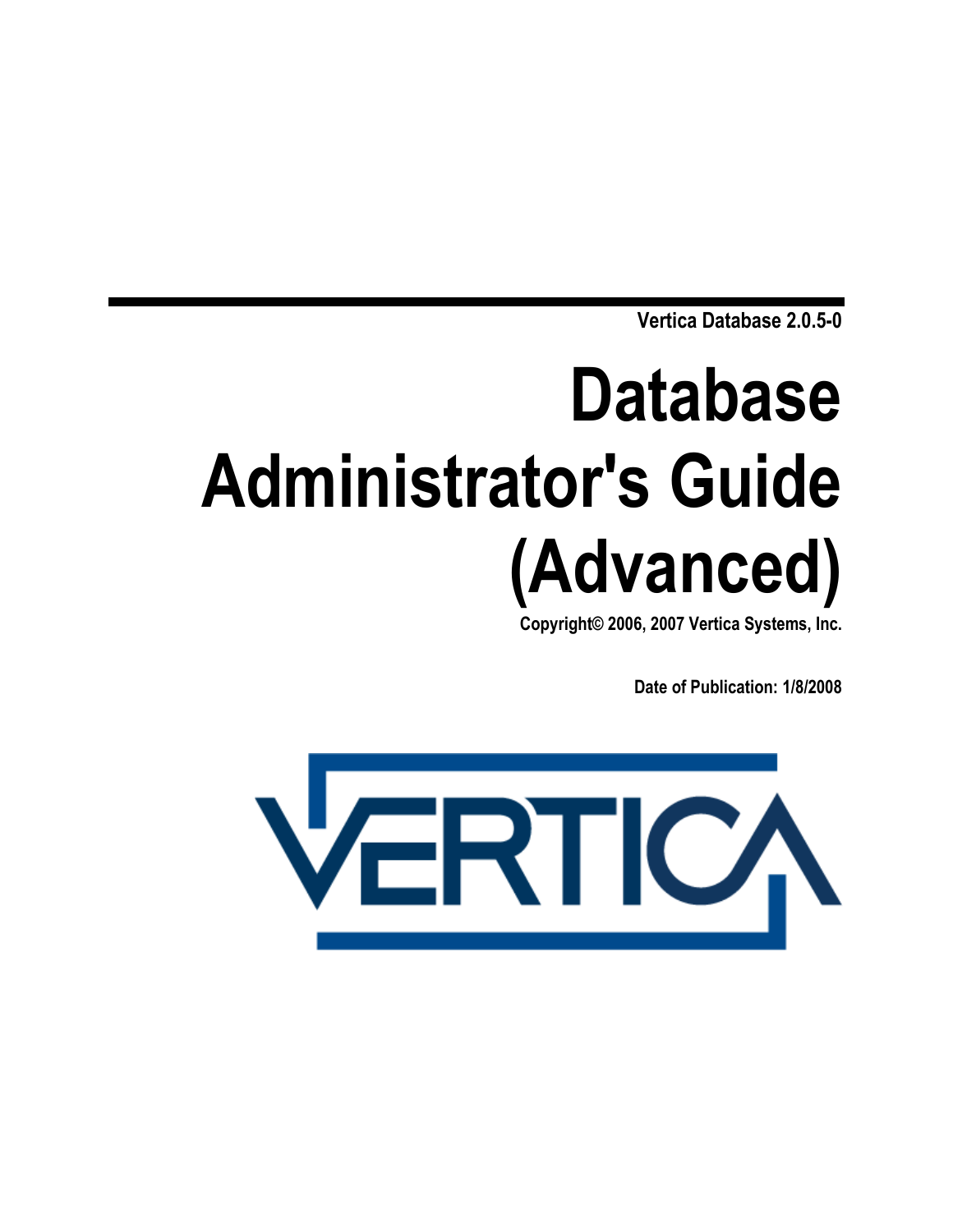# **CONFIDENTIAL**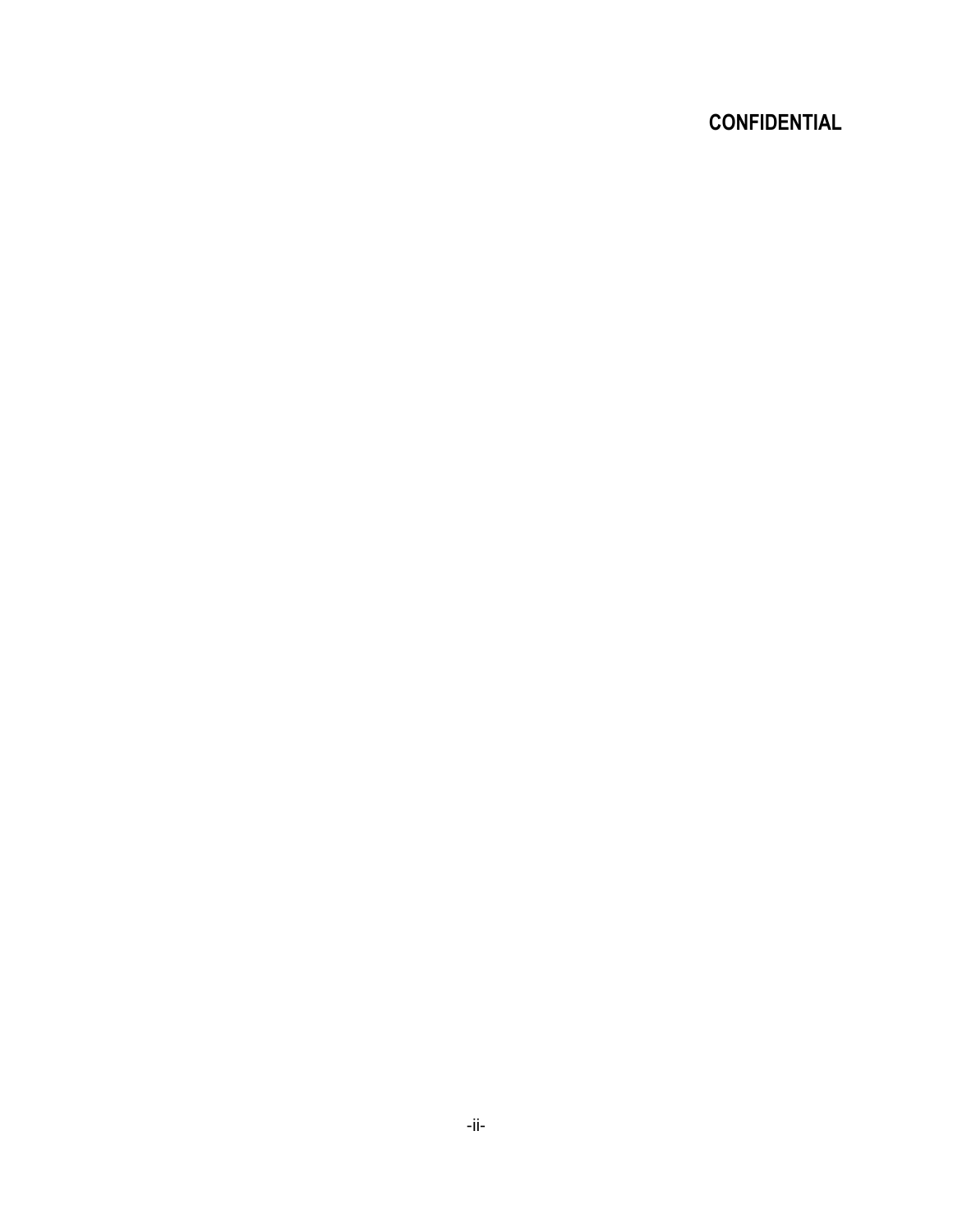# **Copyright Notice**

Copyright© 2006 - 2007 Vertica Systems, Inc. and its licensors. All rights reserved.

Vertica Systems, Inc. Three Dundee Park Drive, Suite 102 Andover, MA 01810-3723 Phone: (978) 475-1070 Fax: (978) 475-6855 E-Mail: [info@vertica.com](mailto:info@vertica.com) Web site:<http://www.vertica.com> [\(http://www.vertica.com\)](http://www.vertica.com)

The software described in this document is furnished under a license and may be used or copied only in accordance with the terms of such license. Vertica Systems, Inc. software contains proprietary information, as well as trade secrets of Vertica Systems, Inc., and is protected under international copyright law. Reproduction, adaptation, or translation, in whole or in part, by any means — graphic, electronic or mechanical, including photocopying, recording, taping, or storage in an information retrieval system — of any part of this work covered by copyright is prohibited without prior written permission of the copyright owner, except as allowed under the copyright laws.

This product or products depicted herein may be protected by one or more U.S. or international patents or pending patents.

#### **Trademarks**

Vertica™ and the Vertica Database™ are trademarks of Vertica Systems, Inc.

Adobe®, Acrobat®, and Acrobat® Reader® are registered trademarks of Adobe Systems Incorporated.

AMD™ is a trademark of Advanced Micro Devices, Inc. in the United States and other countries.

Fedora™ is a trademark of Red Hat, Inc.

Intel® is a registered trademark of Intel.

Linux® is a registered trademark of Linus Torvalds.

Microsoft® is a registered trademark of Microsoft Corporation.

Novell® is a registered trademark and SUSE™ is a trademark of Novell, Inc. in the United States and other countries.

Oracle® is a registered trademark of Oracle Corporation.

Red Hat® is a registered trademark of Red Hat, Inc.

VMware® is a registered trademark or trademark of VMware, Inc. in the United States and/or other jurisdictions.

Other products mentioned may be trademarks or registered trademarks of their respective companies.

#### **Open Source Software Acknowledgements**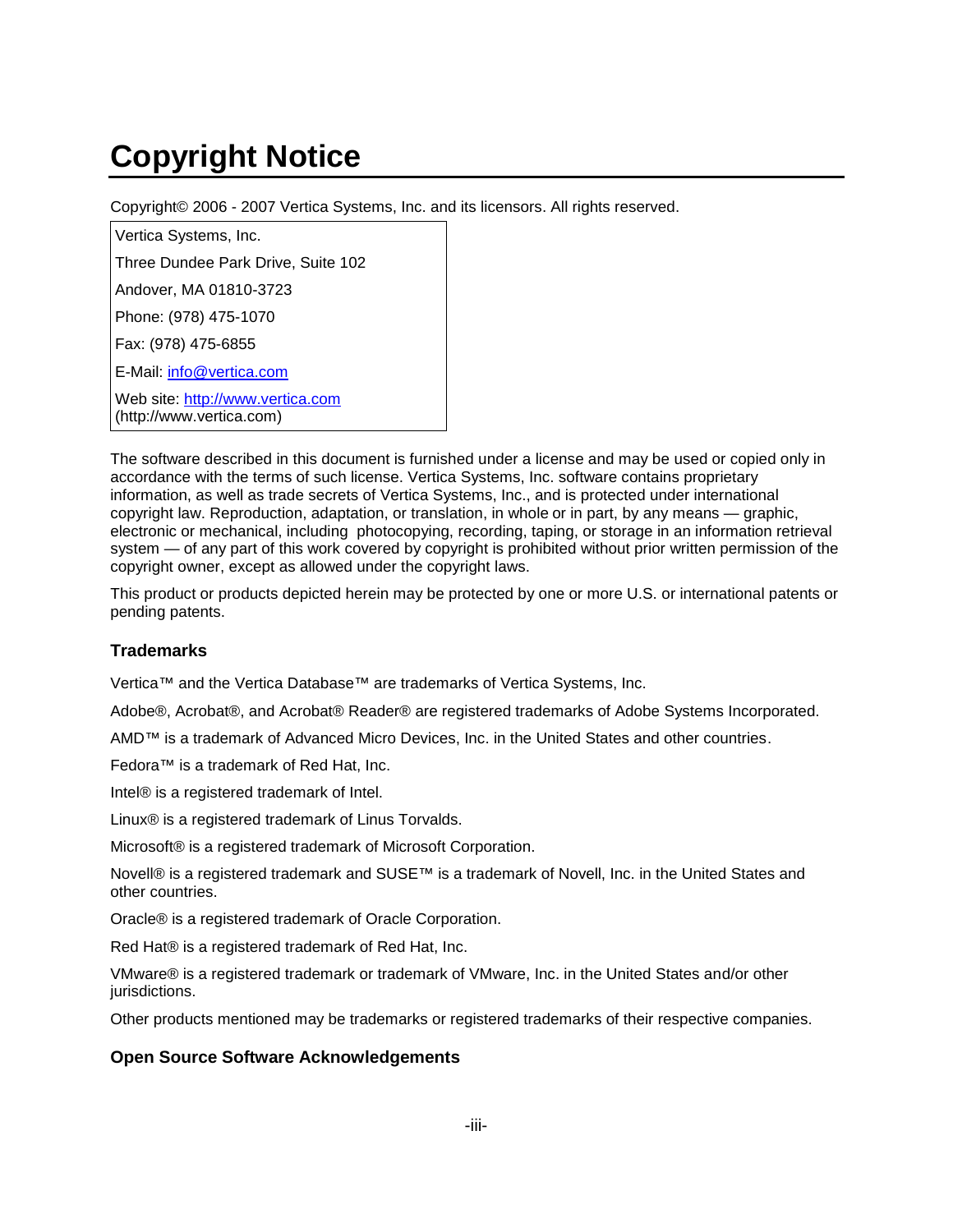#### **Boost**

Boost Software License - Version 1.0 - August 17th, 2003

Permission is hereby granted, free of charge, to any person or organization obtaining a copy of the software and accompanying documentation covered by this license (the "Software") to use, reproduce, display, distribute, execute, and transmit the Software, and to prepare derivative works of the Software, and to permit third-parties to whom the Software is furnished to do so, all subject to the following:

The copyright notices in the Software and this entire statement, including the above license grant, this restriction and the following disclaimer, must be included in all copies of the Software, in whole or in part, and all derivative works of the Software, unless such copies or derivative works are solely in the form of machine-executable object code generated by a source language processor.

THE SOFTWARE IS PROVIDED "AS IS", WITHOUT WARRANTY OF ANY KIND, EXPRESS OR IMPLIED, INCLUDING BUT NOT LIMITED TO THE WARRANTIES OF MERCHANTABILITY, FITNESS FOR A PARTICULAR PURPOSE, TITLE AND NON-INFRINGEMENT. IN NO EVENT SHALL THE COPYRIGHT HOLDERS OR ANYONE DISTRIBUTING THE SOFTWARE BE LIABLE FOR ANY DAMAGES OR OTHER LIABILITY, WHETHER IN CONTRACT, TORT OR OTHERWISE, ARISING FROM, OUT OF OR IN CONNECTION WITH THE SOFTWARE OR THE USE OR OTHER DEALINGS IN THE SOFTWARE.

#### **PostgreSQL**

This product uses the PostgreSQL Database Management System(formerly known as Postgres, then as Postgres95)

Portions Copyright © 1996-2005, The PostgreSQL Global Development Group

Portions Copyright © 1994, The Regents of the University of California

Permission to use, copy, modify, and distribute this software and its documentation for any purpose, without fee, and without a written agreement is hereby granted, provided that the above copyright notice and this paragraph and the following two paragraphs appear in all copies.

IN NO EVENT SHALL THE UNIVERSITY OF CALIFORNIA BE LIABLE TO ANY PARTY FOR DIRECT, INDIRECT, SPECIAL, INCIDENTAL, OR CONSEQUENTIAL DAMAGES, INCLUDING LOST PROFITS, ARISING OUT OF THE USE OF THIS SOFTWARE AND ITS DOCUMENTATION, EVEN IF THE UNIVERSITY OF CALIFORNIA HAS BEEN ADVISED OF THE POSSIBILITY OF SUCH DAMAGE.

THE UNIVERSITY OF CALIFORNIA SPECIFICALLY DISCLAIMS ANY WARRANTIES, INCLUDING, BUT NOT LIMITED TO, THE IMPLIED WARRANTIES OF MERCHANTABILITY AND FITNESS FOR A PARTICULAR PURPOSE. THE SOFTWARE PROVIDED HEREUNDER IS ON AN "AS IS" BASIS, AND THE UNIVERSITY OF CALIFORNIA HAS NO OBLIGATIONS TO PROVIDE MAINTENANCE, SUPPORT, UPDATES, ENHANCEMENTS, OR MODIFICATIONS.

#### **Python Dialog**

The Administration Tools part of this product uses Python Dialog,a Python module for doing consolemode user interaction.

Upstream Author:

Peter Astrand <[peter@cendio.se](mailto:peter@cendio.se)>

Robb Shecter <[robb@acm.org>](mailto:robb@acm.org)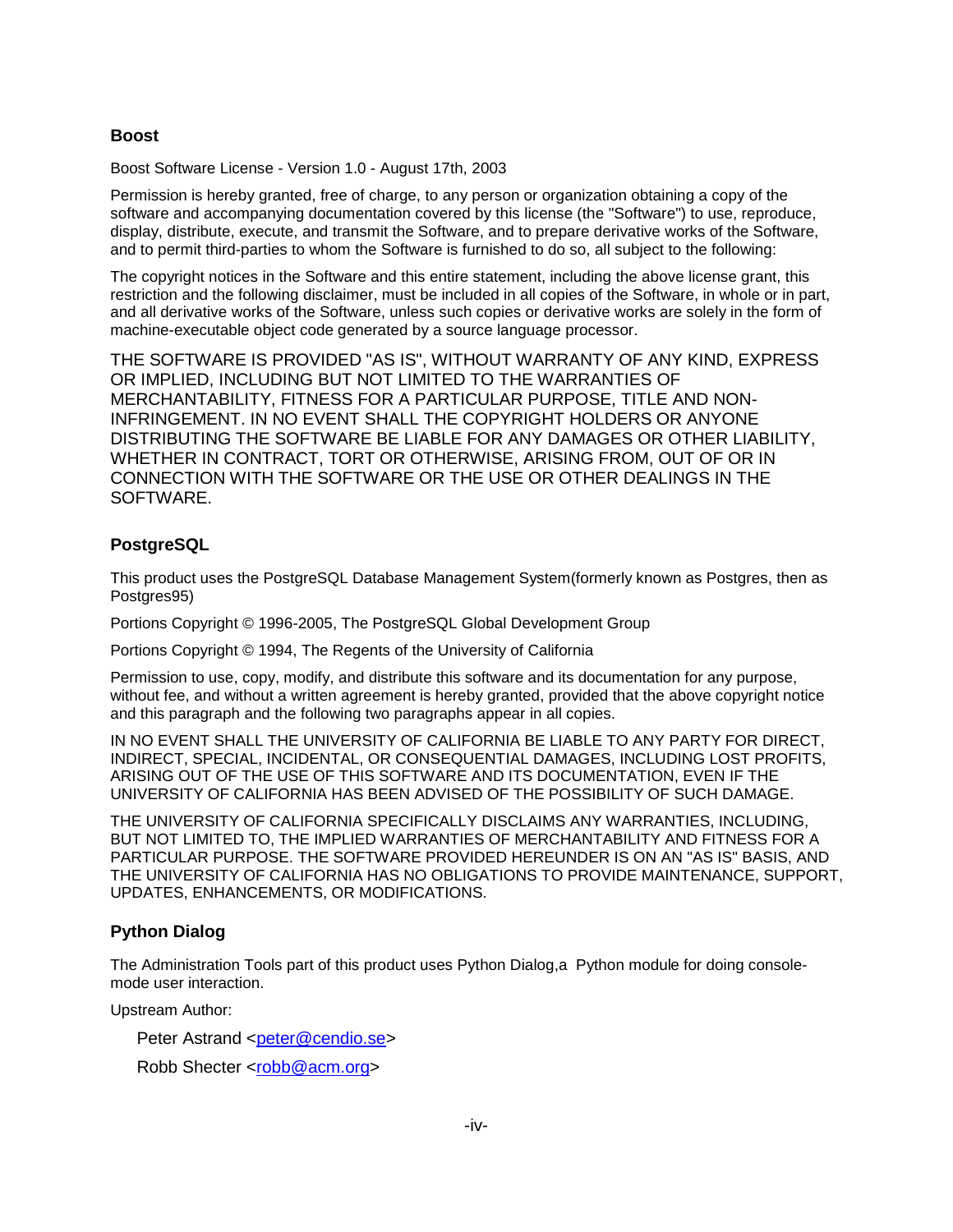Sultanbek Tezadov <[http://sultan.da.ru>](http://sultan.da.ru)

Florent Rougon [<flo@via.ecp.fr>](mailto:flo@via.ecp.fr)

Copyright © 2000 Robb Shecter, Sultanbek Tezadov

Copyright © 2002, 2003, 2004 Florent Rougon

License:

This package is free software; you can redistribute it and/or modify it under the terms of the GNU Lesser General Public License as published by the Free Software Foundation; either version 2 of the License, or (at your option) any later version.

This package is distributed in the hope that it will be useful, but WITHOUT ANY WARRANTY; without even the implied warranty of MERCHANTABILITY or FITNESS FOR A PARTICULAR PURPOSE. See the GNU Lesser General Public License for more details.

You should have received a copy of the GNU Lesser General Public License along with this package; if not, write to the Free Software Foundation, Inc., 51 Franklin St, Fifth Floor, Boston, MA 02110-1301 USA

On Vertica systems, complete source code of the Python dialog package and complete text of the GNU Lesser General Public License can be found on the Vertica Systems website at <http://www.vertica.com/licenses/pythondialog-2.7.tar.bz2> <http://www.vertica.com/licenses/pythondialog->2.7.tar.bz2

#### **Spread**

This product uses software developed by Spread Concepts LLC for use in the Spread toolkit. For more information about Spread see <http://www.spread.org> [\(http://www.spread.org](http://www.spread.org)).

Copyright (c) 1993-2006 Spread Concepts LLC. All rights reserved.

Redistribution and use in source and binary forms, with or without modification, are permitted provided that the following conditions are met:

1. Redistributions of source code must retain the above copyright notice, this list of conditions and the following disclaimer and request.

2. Redistributions in binary form must reproduce the above copyright notice, this list of conditions and the following disclaimer and request in the documentation and/or other materials provided with the distribution.

3. All advertising materials (including web pages) mentioning features or use of this software, or software that uses this software, must display the following acknowledgment: "This product uses software developed by Spread Concepts LLC for use in the Spread toolkit. For more information about Spread see <http://www.spread.org>"

4. The names "Spread" or "Spread toolkit" must not be used to endorse or promote products derived from this software without prior written permission.

5. Redistributions of any form whatsoever must retain the following acknowledgment:

"This product uses software developed by Spread Concepts LLC for use in the Spread toolkit. For more information about Spread, see [http://www.spread.org"](http://www.spread.org)

6. This license shall be governed by and construed and enforced in accordance with the laws of the State of Maryland, without reference to its conflicts of law provisions. The exclusive jurisdiction and venue for all legal actions relating to this license shall be in courts of competent subject matter jurisdiction located in the State of Maryland.

TO THE MAXIMUM EXTENT PERMITTED BY APPLICABLE LAW, SPREAD IS PROVIDED UNDER THIS LICENSE ON AN AS IS BASIS, WITHOUT WARRANTY OF ANY KIND, EITHER EXPRESSED OR IMPLIED, INCLUDING, WITHOUT LIMITATION, WARRANTIES THAT SPREAD IS FREE OF DEFECTS,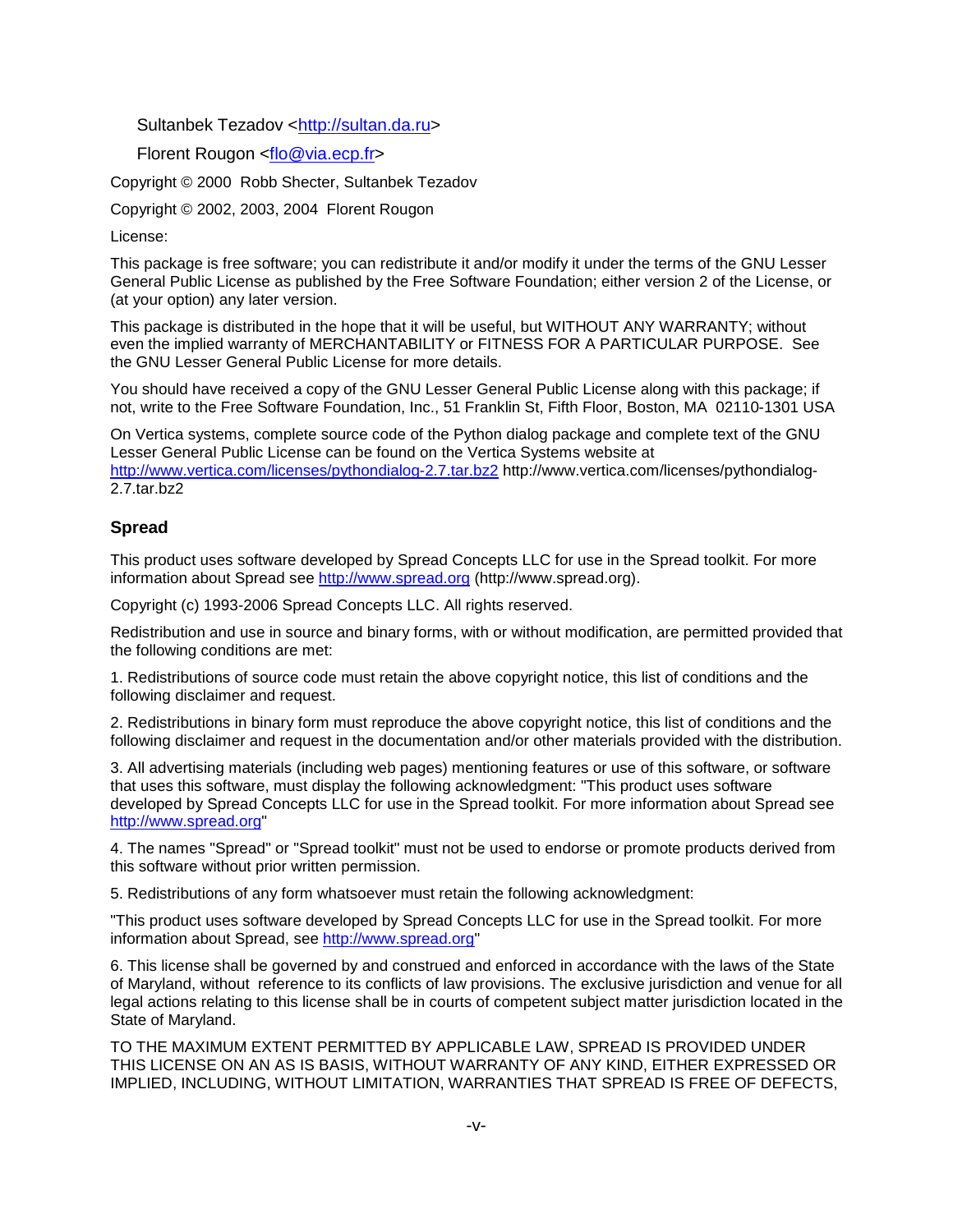MERCHANTABLE, FIT FOR A PARTICULAR PURPOSE OR NON-INFRINGING. ALL WARRANTIES ARE DISCLAIMED AND THE ENTIRE RISK AS TO THE QUALITY AND PERFORMANCE OF THE CODE IS WITH YOU. SHOULD ANY CODE PROVE DEFECTIVE IN ANY RESPECT, YOU (NOT THE COPYRIGHT HOLDER OR ANY OTHER CONTRIBUTOR) ASSUME THE COST OF ANY NECESSARY SERVICING, REPAIR OR CORRECTION. THIS DISCLAIMER OF WARRANTY CONSTITUTES AN ESSENTIAL PART OF THIS LICENSE. NO USE OF ANY CODE IS AUTHORIZED HEREUNDER EXCEPT UNDER THIS DISCLAIMER.

TO THE MAXIMUM EXTENT PERMITTED BY APPLICABLE LAW, IN NO EVENT SHALL THE COPYRIGHT HOLDER OR ANY OTHER CONTRIBUTOR BE LIABLE FOR ANY SPECIAL, INCIDENTAL, INDIRECT, OR CONSEQUENTIAL DAMAGES FOR LOSS OF PROFITS, REVENUE, OR FOR LOSS OF INFORMATION OR ANY OTHER LOSS.

YOU EXPRESSLY AGREE TO FOREVER INDEMNIFY, DEFEND AND HOLD HARMLESS THE COPYRIGHT HOLDERS AND CONTRIBUTORS OF SPREAD AGAINST ALL CLAIMS, DEMANDS, SUITS OR OTHER ACTIONS ARISING DIRECTLY OR INDIRECTLY FROM YOUR ACCEPTANCE AND USE OF SPREAD.

Although NOT REQUIRED, we at Spread Concepts would appreciate it if active users of Spread put a link on their web site to Spread's web site when possible. We also encourage users to let us know who they are, how they are using Spread, and any comments they have through either e-mail ([spread@spread.org](mailto:spread@spread.org)) or our web site at (<http://www.spread.org/comments>).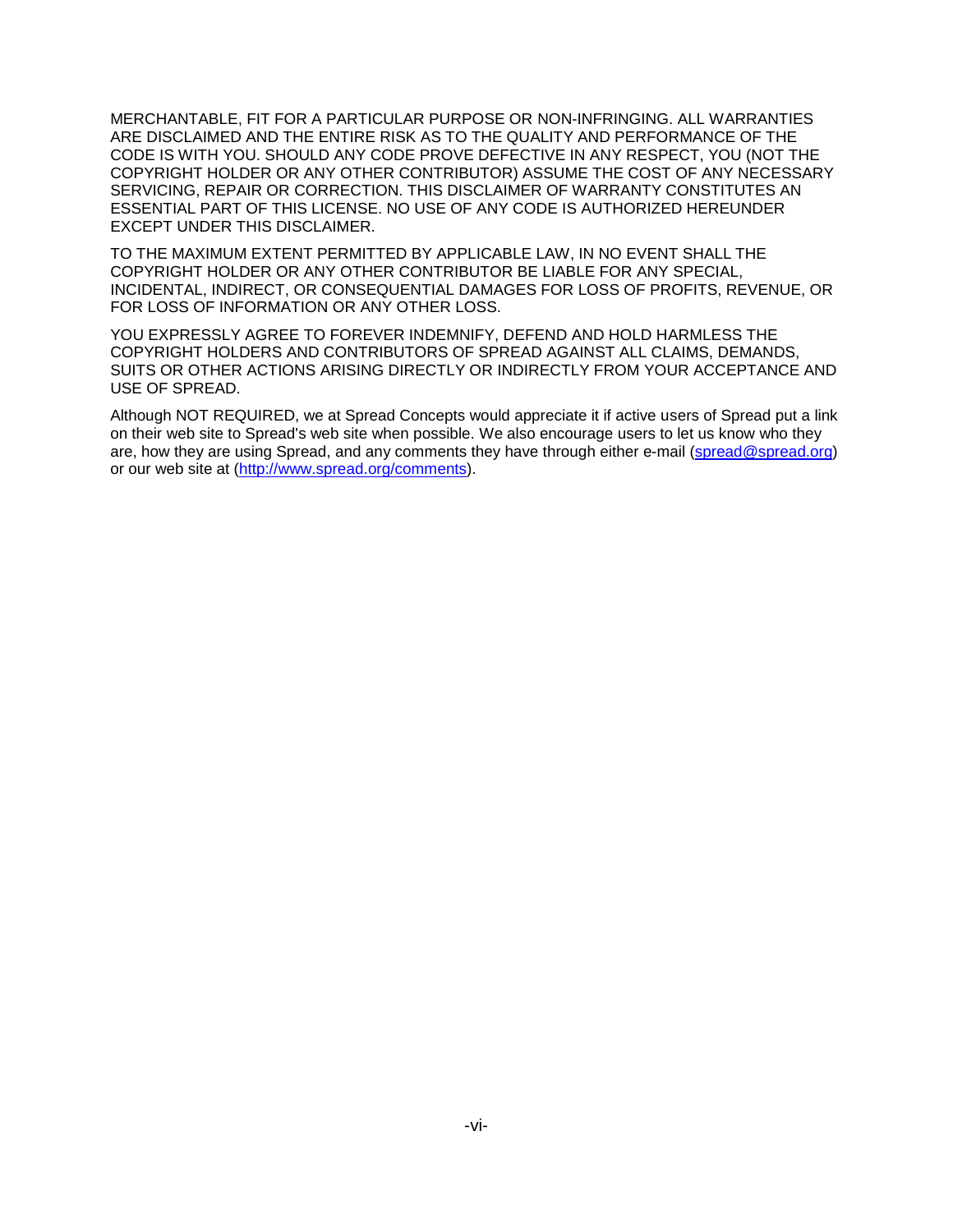# **Contents**

| <b>Copyright Notice</b>                     | iii |
|---------------------------------------------|-----|
| <b>Preface</b>                              | 9   |
| <b>Overview</b>                             | 11  |
| <b>Defining Custom Projections</b>          | 13  |
|                                             |     |
|                                             |     |
|                                             |     |
|                                             |     |
|                                             |     |
| <b>Adding Custom Projections</b>            | 19  |
| <b>Advanced Storage Control</b>             | 21  |
|                                             |     |
|                                             |     |
|                                             |     |
| <b>Writing Administration Tools Scripts</b> | 27  |
| <b>Writing Database Designer Scripts</b>    | 31  |
| <b>Index</b>                                | 33  |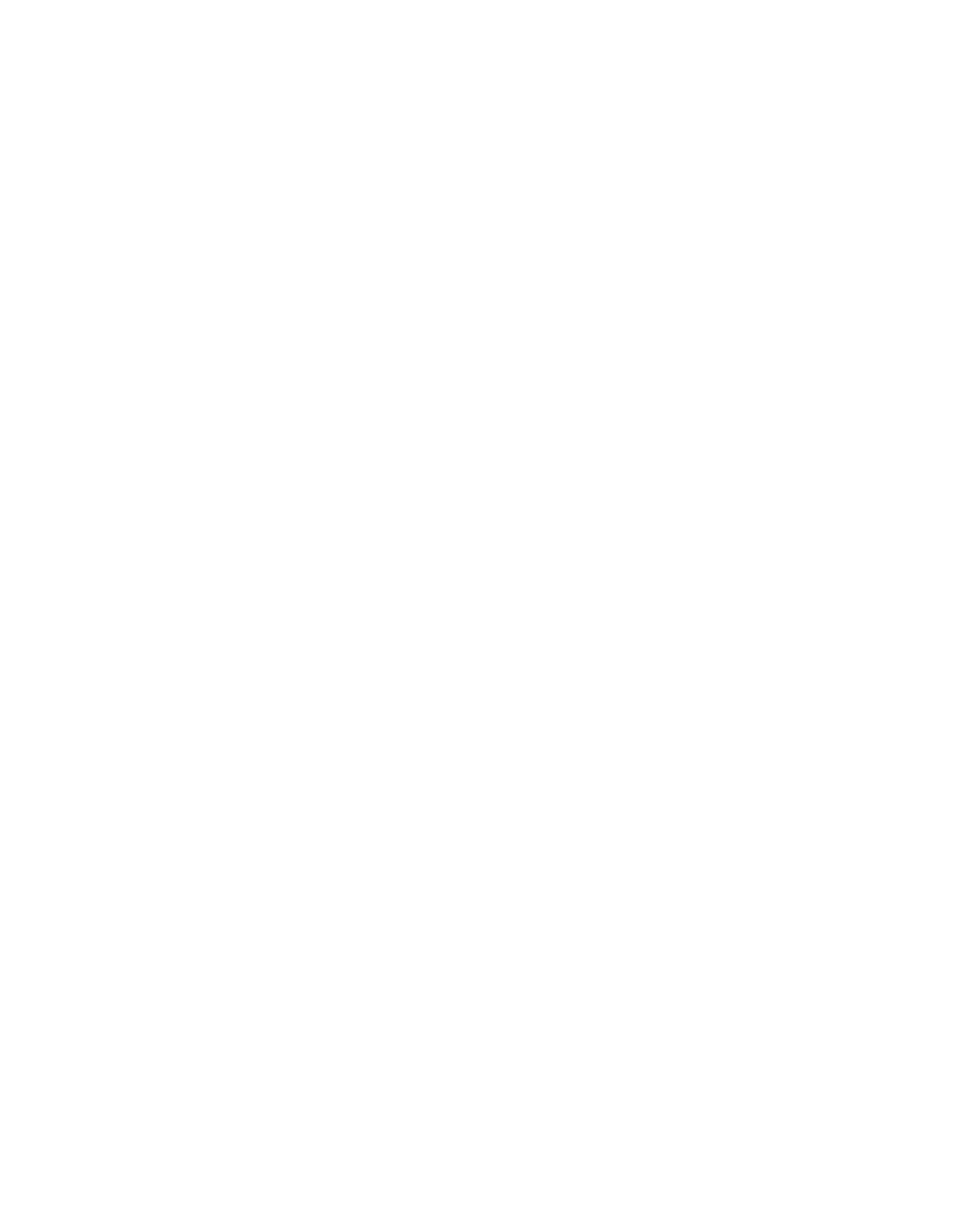# **Preface**

This document describes features that should be used only when advised to do so by Technical Support. If used incorrectly, these features can corrupt data and/or damage a database.

The features described here may not be available in future releases of Vertica.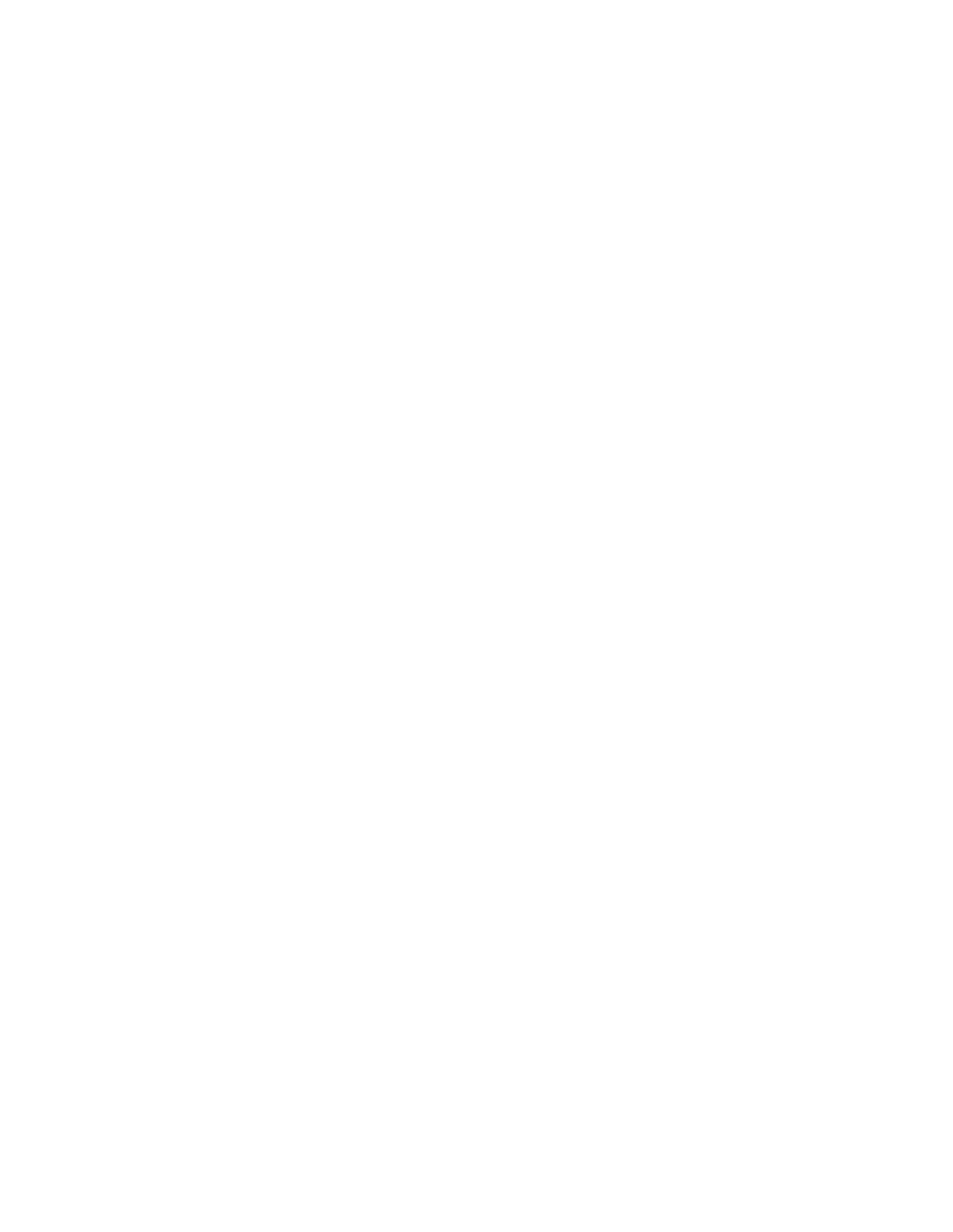# **Overview**

This document describes:

- · How to define custom projections to augment or replace those produced by the Database Designer.
- · How to manually control the movement of data from the WOS to the ROS in order to handle special load requirements.
- · How to write Administration Tools scripts.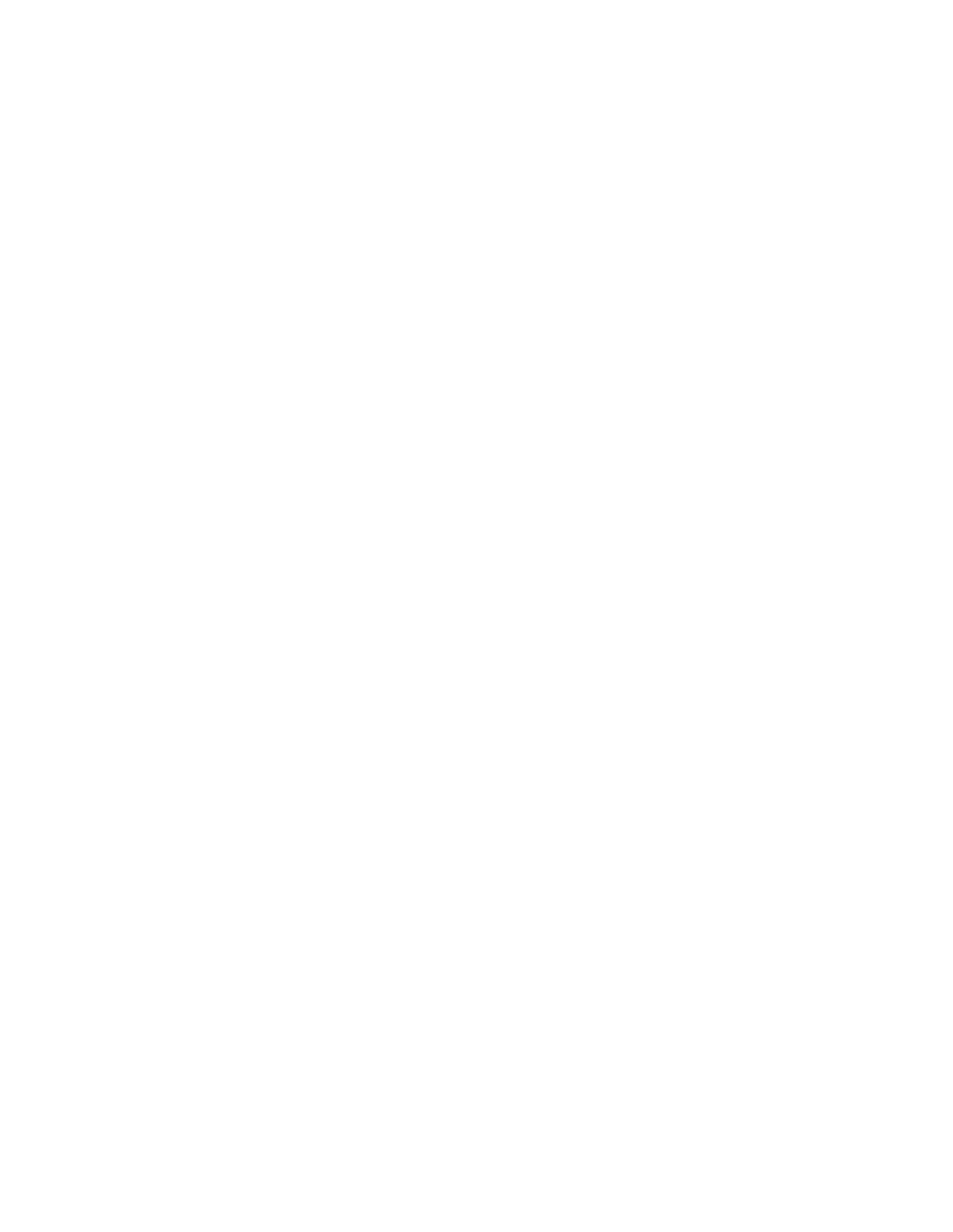# **Defining Custom Projections**

Vertica strongly recommends that you use the physical schema design produced by the Database Designer, which provides K-Safety, excellent ad-hoc query performance and efficient use of storage space. However, if you find that the projections produced by the Database Designer are not satisfactory, contact Vertica Technical Support and provide your:

- logical schema definition
- sample data files
- sample queries
- parameters used to run the Database Designer
- projection script created by the Database Designer
- description of your reasons for wanting to write custom projections

Technical Support may be able to provide a solution that does not involve custom projections, or that involves adding custom query-specific projections to the physical schema design.

Should you decide to create your own physical schema design:

- · Refer to the CREATE PROJECTION command in the SQL Reference Manual.
- · You must follow the *Design Requirements* (page 13) described in this document.
- · **Vertica is not responsible for the results. Use this option at your own risk.**

# **Design Requirements**

#### **Minimal Design Requirements**

These are the minimal projection requirements for a functioning database with no K-Safety  $(K=0)$ .

- 1. You must define at least one superprojection for each table in the logical schema.
- 2. You must replicate (define an exact copy of) each dimension table superprojection on each node.

#### **K-Safe Design Requirements**

Because of the complexity involved, Vertica does not define specific requirements for a K-Safe physical schema design. However, the Database Designer provides a way to make a custom physical schema design K-Safe, as described in *Writing Administration Tools Scripts* (page 27).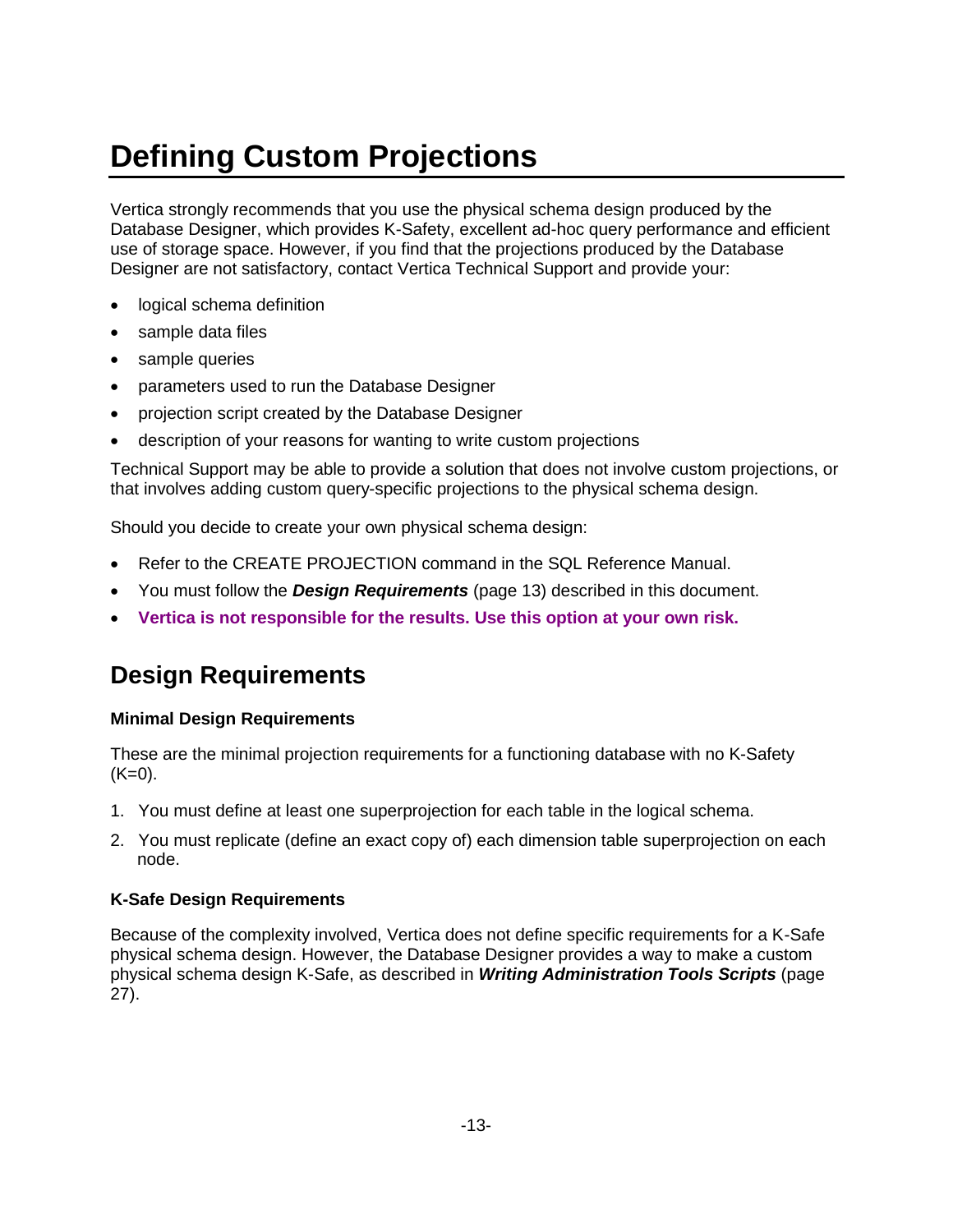# **Hash Segmentation**

Hash segmentation is the preferred method of segmentation in Vertica 2.0 and later. Refer to the CREATE PROJECTION command in the SQL Reference Manual for detailed information about using hash segmentation in a projection.

Hash segmentation allows you to segment a projection based on a built-in hash function that provides even distribution of data across some or all of the nodes in a cluster, resulting in optimal query execution. To use hash segmentation, simply choose one or more column values to use as input parameters to the built-in Hash Function (see HASH in the SQL Reference Manual for more information).

Hash segmentation's ALL NODES ... OFFSET syntax provides an easy way to create the buddy projections that form part of a K-Safe design. For example:

CREATE PROJECTION ... SEGMENTED BY HASH(C1,C2,...) ALL NODES; CREATE PROJECTION ... SEGMENTED BY HASH(C1,C2,...) ALL NODES OFFSET 1;

produces two hash-segmented buddy projections. The projections can use different sort orders.

# **Range Segmentation**

Unlike hash segmentation, range segmentation does not automatically distribute data evenly across some or all nodes in a cluster. Instead, you specify a list of nodes, each of which stores a specific range of data values, except for the MAXVALUE node, which has no upper limit. Refer to the CREATE PROJECTION command in the SQL Reference Manual for detailed information about using range segmentation in a projection.

Use range segmentation only when your projection includes a column that is known to contain data that is suitable for use as as a segmentation expression. In other words, avoid using columns that distribute data in a way that causes skewed distribution and execution (some nodes consistently storing more data and working harder than others). This includes data that does not yet exist but can cause skew if loaded in the future.

In particular, avoid using a date/time column for range segmentation because it causes temporal skew. For example, consider a fact table in which each row contains a timestamp representing that point in time at which the fact was established. In that case, all new fact table rows would be stored on the MAXVALUE node, causing skew that would increase over time and thus would have a negative effect on query performance.

Range segmentation provides very little advantage over hash segmentation:

- · It avoids the overhead of using the hash function when loading data, which may be insignificant.
- · There are some theoretical advantages in query performance optimization that have not yet been researched.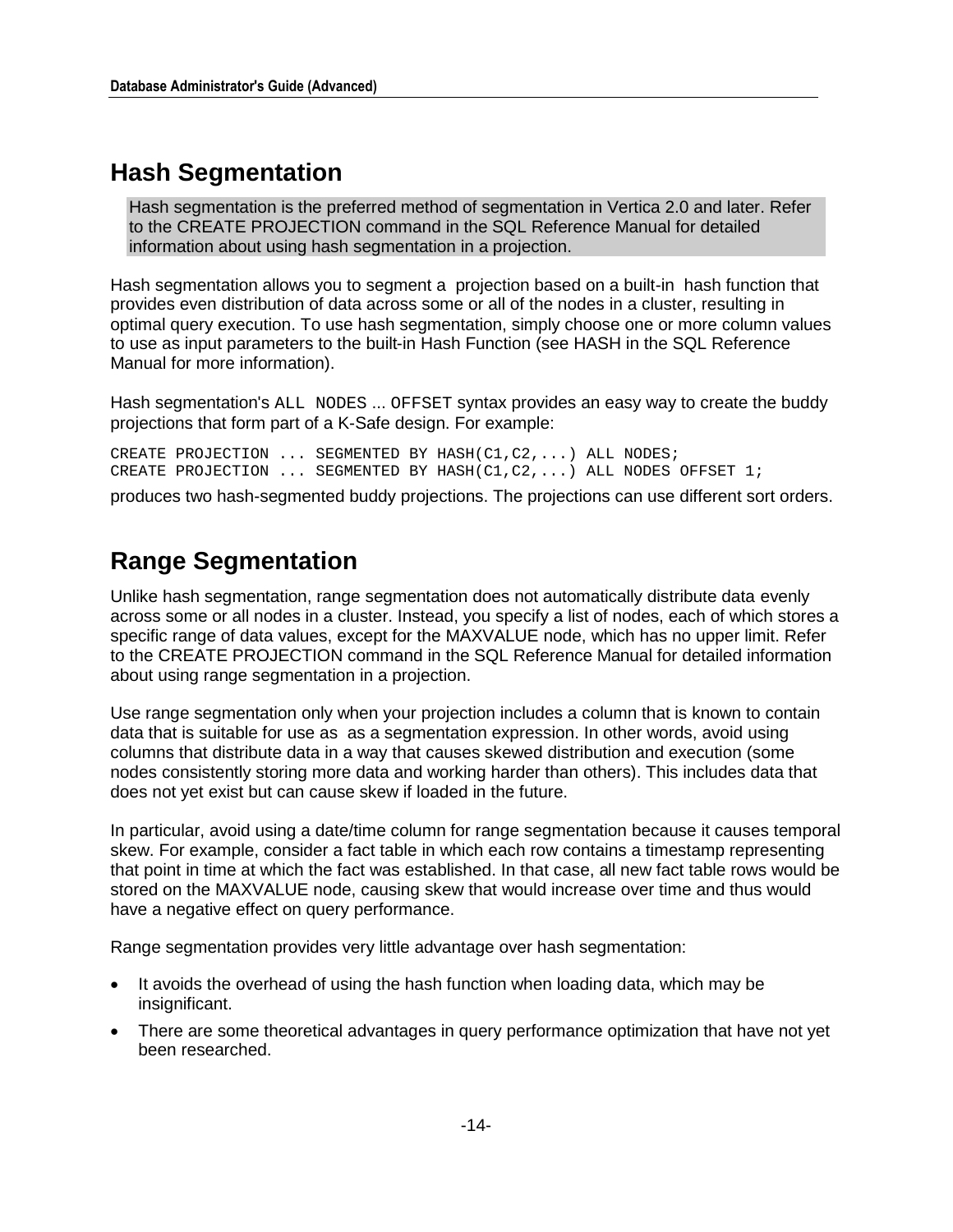You can force the Database Designer to use range segmentation by *Using an Artificial Segmentation Column* (page 17).

### **Automatic Replication of Unsegmented Projections**

Refer to the CREATE PROJECTION command in the SQL Reference Manual for detailed information about using unsegmented projections.

Vertica requires an exact, non-segmented copy of each dimension table superprojection on each node. You can accomplish this using a single CREATE PROJECTION command for each dimension table. The UNSEGMENTED ALL NODES syntax automatically creates a unsegmented projection on each node in the database.

Automatically replicated projections are named:

#### *projection-name*\_*node-name*

where *projection-name* is the name specified in the CREATE PROJECTION statement and *node-name* is the name of a node in the database. The list of nodes is based on a snapshot of the nodes defined at command execution time. To view a list of the nodes in a database, use the View Database command in the Administration Tools.

For example, if the:

- · name of the projection is **ABC**
- · names of the nodes are **NODE01**, **NODE02**, and **NODE03**
- · command is CREATE PROJECTION ABC ... UNSEGMENTED ALL NODES

The automatically replicated projections have the names **ABC\_NODE01**, **ABC\_NODE02**, and **ABC\_NODE03**.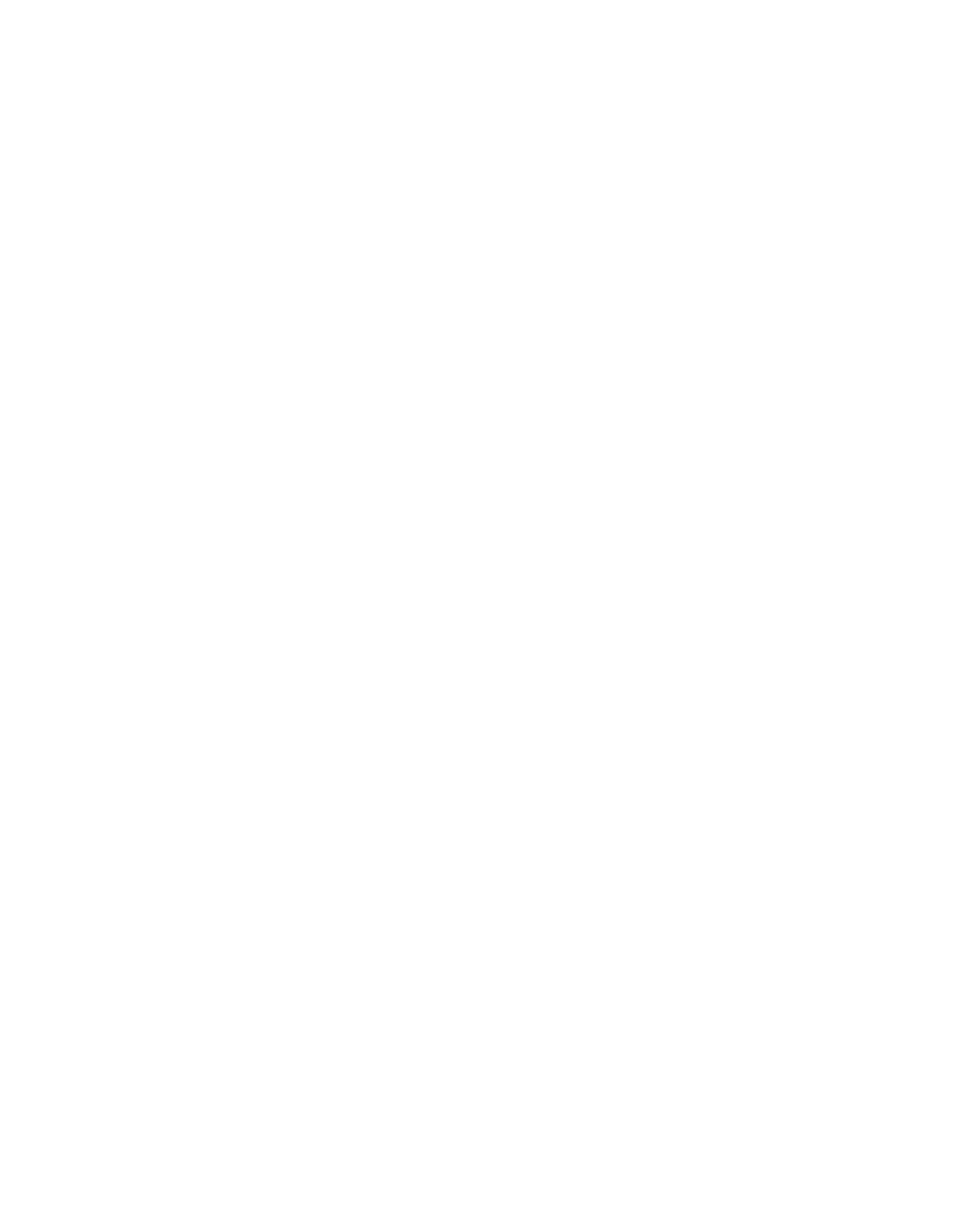### **Using an Artificial Segmentation Column**

The Database Designer recognizes a fact table column named specifically **ARTIFICIAL\_SEGMENTATION\_COLUMN** and automatically uses that column as the range segmentation column in superprojections and pre-join projections in which that fact table is the anchor table.

The purpose of the artificial segmentation column in Vertica V1.3 was to provide a way to get even data distribution for tables that have no good range segmentation column. Because Vertica V2.0 includes built-in hash segmentation, the use of an artificial segmentation column is supported only for the maintenance of existing databases that use the feature.

In Vertica V2.0 and later, you can use an artificial segmentation column to force the Database Designer to use range segmentation instead of hash segmentation. For example, if your table has an excellent choice of segmentation columns, you can name it ARTIFICIAL\_SEGMENTATION\_COLUMN in order to to avoid the overhead of using the hash function on that column.

#### **Modifying the Logical Schema**

Modifying the logical schema requires nothing more than adding a column to the CREATE TABLE statement that creates the fact table. For example:

| CREATE TABLE Retail_Sales_Fact (                  |                   |  |
|---------------------------------------------------|-------------------|--|
| Date Key                                          | INTEGER NOT NULL, |  |
| Product Key                                       | INTEGER NOT NULL, |  |
| Store Key                                         | INTEGER NOT NULL, |  |
| Promotion Key                                     | INTEGER NOT NULL, |  |
| POS_Transaction_Number                            | INTEGER,          |  |
| Sales_Quantity                                    | INTEGER,          |  |
| Sales Dollar Amount                               | INTEGER,          |  |
| Cost Dollar Amount                                | INTEGER,          |  |
| Gross_Profit_Dollar_Amount INTEGER,               |                   |  |
| ARTIFICIAL_SEGMENTATION_COLUMN INTEGER NOT NULL); |                   |  |

Use INTEGER as the data type of the artificial segmentation column (in order to get properly formatted output, should you require it). The column obviously cannot contain nulls. The ordinal position of the column makes no difference.

#### **Preparing the Data**

The process of generating segmentation data is quite simple. The goal is to create a **wide range** of data values with **even frequency distribution** within statistical requirements, which need not be stringent. You can use any valid value for the INTEGER data type, whose range is -2^63+1 to 2^63-1. Vertica Systems, Inc. recommends a range consisting of at least **twenty thousand (20K)** unique values.

Do not use a small range of numbers for this purpose. For example, the number of nodes in the cluster may seem like a good choice but it does not allow for future cluster expansion and is not suited to the Database Designer's algorithms.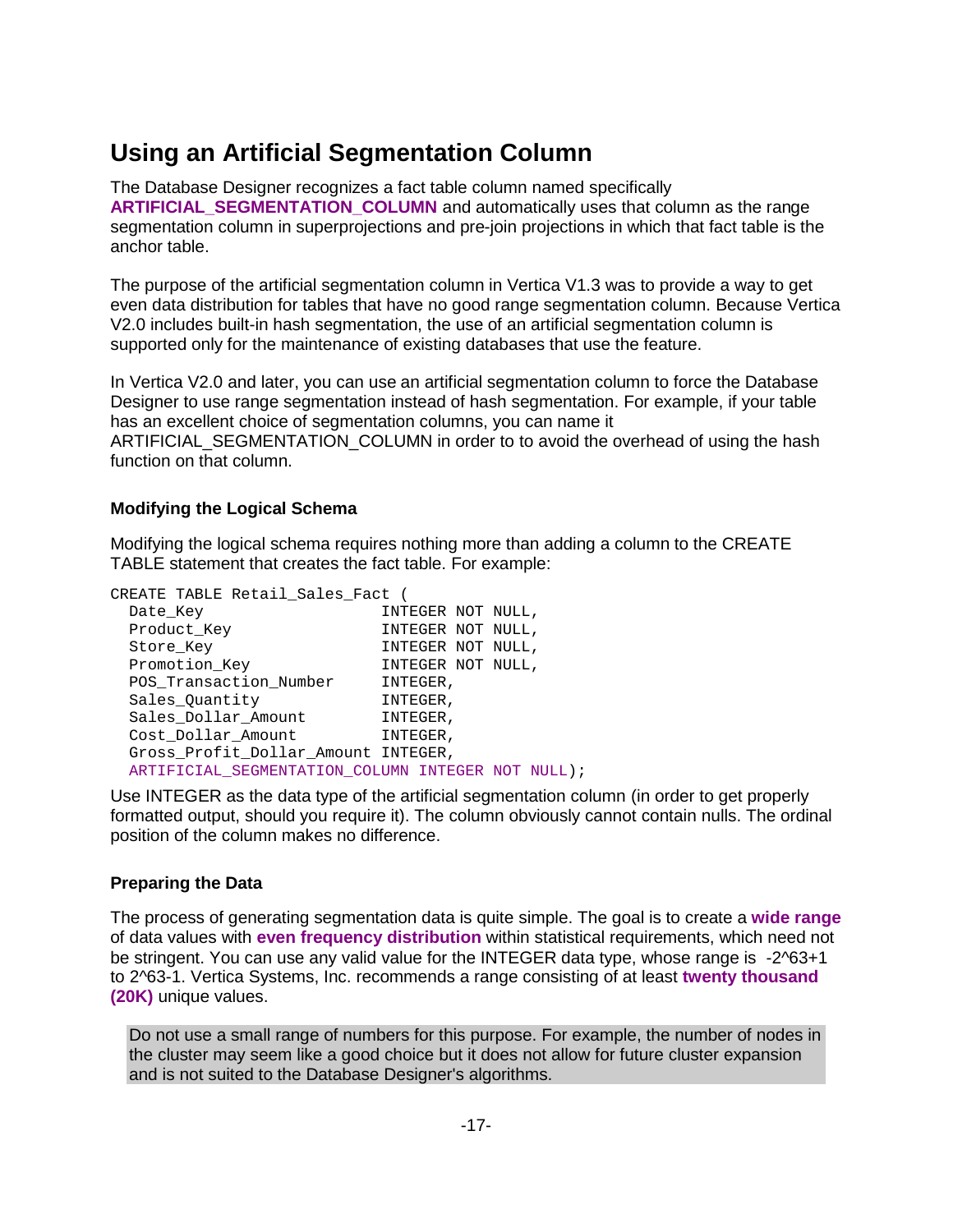Two methods are provided below. If you choose a different method, keep in mind that segmentation column values are used only when writing the data to disk and thus need not be reversible.

#### **1. Random Data**

This involves using a random number generator to produce values within a specific range. A random number generator is a function that generates an extremely long sequence of numbers that appear random. The sequence is determined by an initial value called a seed. A computer's real time clock is often used as a seed. High-quality random number generators use physical processes such as atmospheric noise as the seed. The syntax may look something like:

*data-value* = random(ceiling,floor,seed)

where the parameters specify the range of the generated numbers and the seed.

#### **2. Hashed Data**

The *Hash Segmentation* (page 14) available in Vertica V2.0 and later is similar to this method but does not require any data to be prepared in advance. It also has the advantage of using all column data types equally well.

This involves using a hash function and a modulo function. A hash function is a reproducible method of converting some sort of data into a number that serves as a "fingerprint" of the data. These fingerprints are called hash values. A modulo function causes values to "wrap around" after they reach a certain value (the modulus). The syntax may look something like:

*data-value* = mod(hash(*d*),*n*) where:

*d* is an integer that is derived by manipulating the values of one or more columns in each row of data.

*n* is an integer where *n*-1 specifies the ceiling (upper limit) of the range of data values. The floor (lower limit) of the range is zero (0).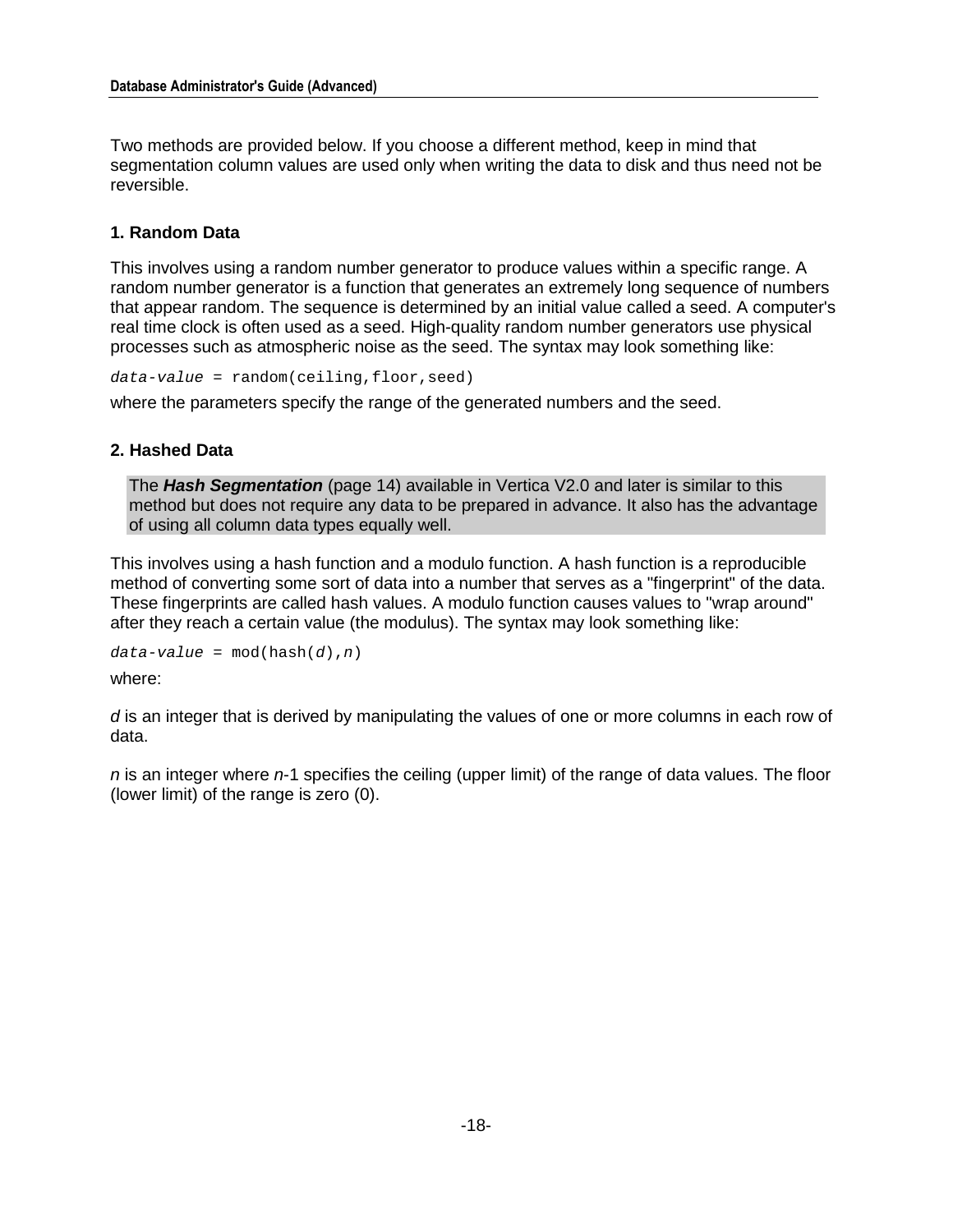# **Adding Custom Projections**

You can use the CREATE PROJECTION command to add a projection to a database when one or more of the tables in the projection query already contains data. However, the new projection is out-of-date (not available for query processing) until you start a refresh operation. The START\_REFRESH function described in the SQL Reference Manual copies data into the new projection from other projections until it becomes up-to-date.

Before starting a refresh, make sure that the projection has a sufficient number of buddy projections (call MARK\_DESIGN\_KSAFE) and that all nodes are up .

A refresh runs simultaneously on all nodes. During a refresh, the new projection:

- · cannot participate in query execution or INSERT, UPDATE, DELETE, COPY)
- cannot be used as a buddy of another projection

You can view the progress of the refresh by monitoring the log files or calling the following functions:

- GET PROJECTION STATUS
- GET TABLE PROJECTIONS

When the refresh is complete, the data stored in the projection represents the table columns as of the epoch in which the refresh commits. Prior table history is lost.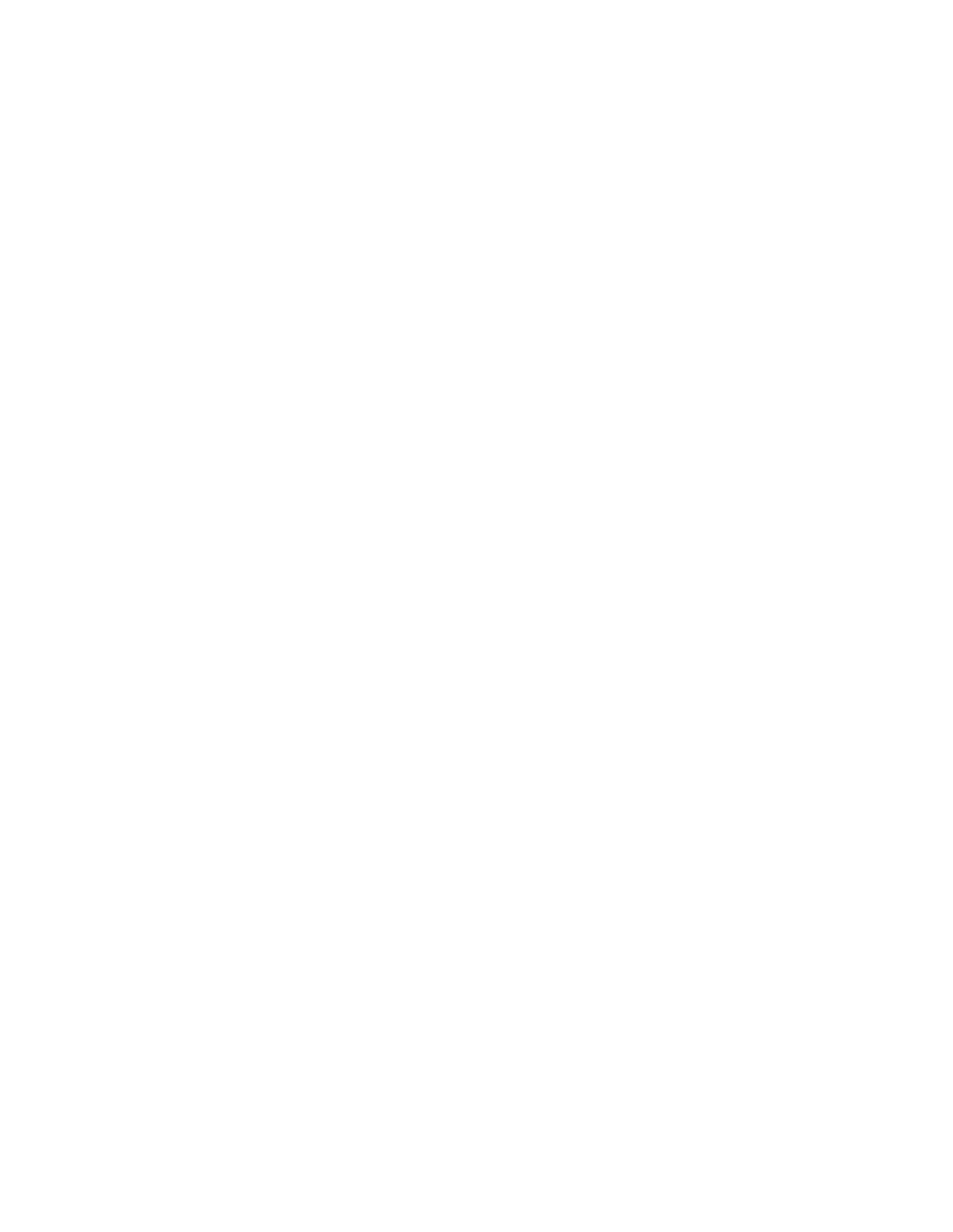# **Advanced Storage Control**

The tuple mover is the component of Vertica that moves the contents of the Write Optimized Store (WOS) into the Read Optimized Store (ROS). This data movement is known as a moveout. Normally, the tuple mover runs automatically in the background at preset intervals and is referred to as the ATM.



Under ordinary circumstances, the operations performed by the tuple mover are automatic and transparent, and thus of little or no concern to the database administrator. However, when loading data, certain conditions require that you stop the ATM, perform some operations manually, and restart the ATM. This section describes *what the automatic operations are* (page 21) and *how to perform them manually* (page 25).

# **Understanding the Automatic Tuple Mover**

The tuple mover is the component of Vertica that moves the contents of the Write Optimized Store (WOS) into the Read Optimized Store (ROS). This data movement is known as a moveout. Normally, the tuple mover runs automatically in the background at preset intervals and is referred to as the ATM.

The tuple mover actually performs three different operations across all nodes:

advance epoch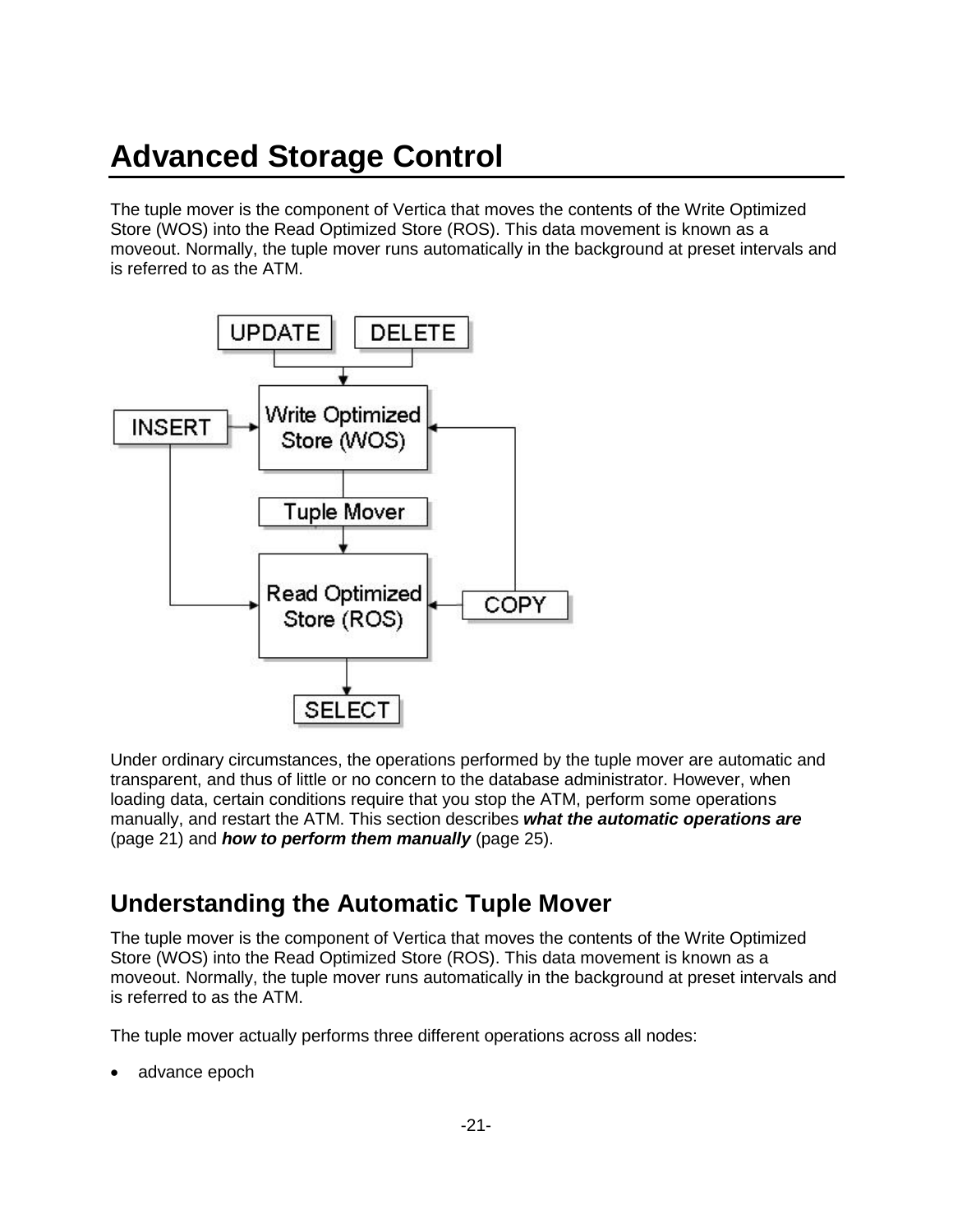- moveout
- mergeout

Each of these operations occur at different intervals. The most frequent is advance epoch, followed by moveout, and lastly mergeout.

#### **Advance Epoch**

The logical structure of the WOS is a series of epochs. An epoch represents committed changes to the data stored in a database between two specific points in time. In other words, an epoch contains all COPY, INSERT, UPDATE, and DELETE operations that have been executed and committed since the end of the previous epoch.

Advancing the epoch closes the current epoch and opens a new current epoch. The closed epoch contains only committed data; uncommitted data moves into the new current epoch. Epoch numbering begins at zero and increments by one every time an advance epoch occurs. The numbering continues throughout the life of the database. Thus, the epoch number can become quite large.

The automatic tuple mover advances the epoch periodically.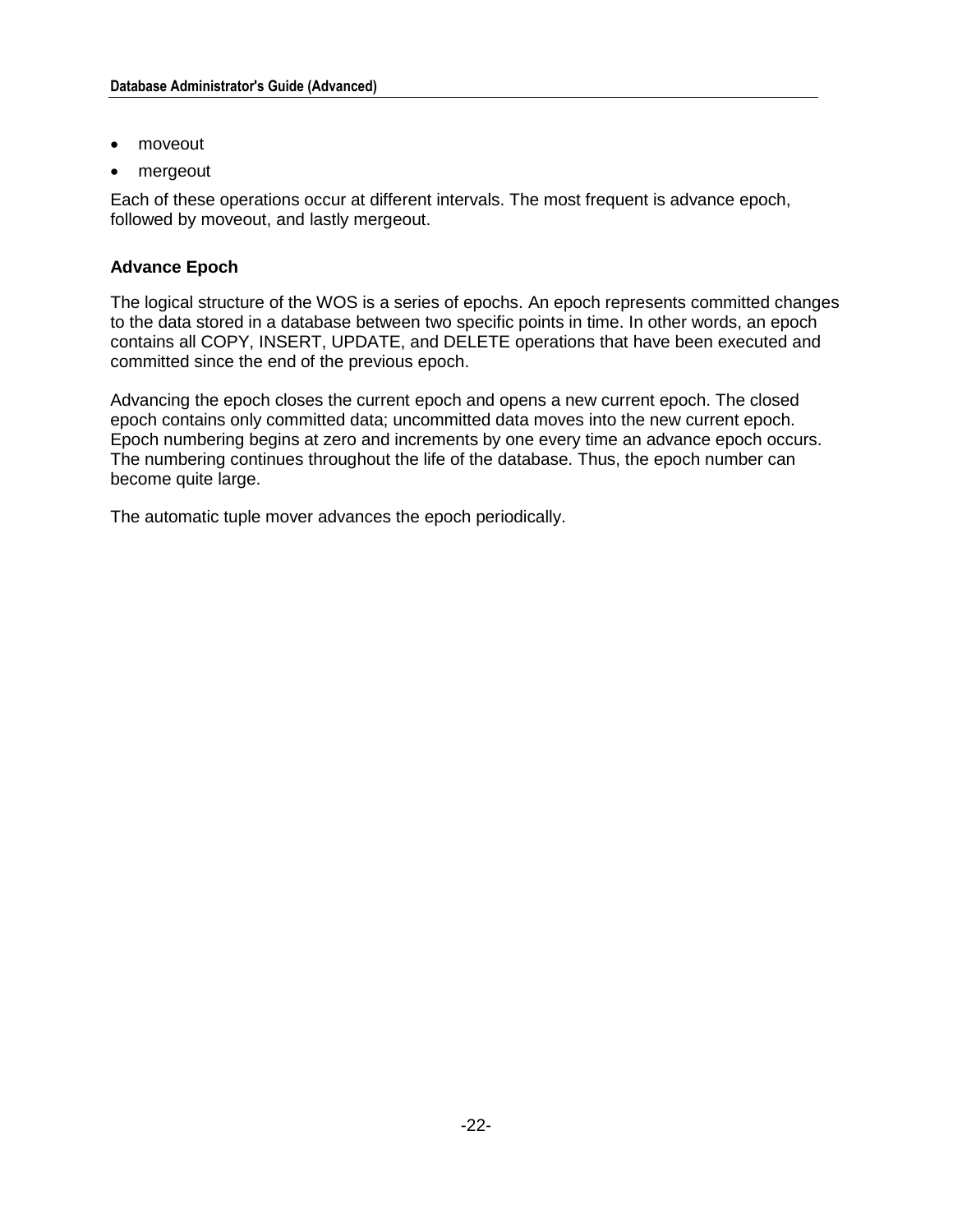#### **Moveout**

Moveout moves all epochs other than the current epoch from the WOS into a new ROS container. It can be thought of as "flushing" all historical data from the WOS to the ROS. The illustration below shows the effect of a moveout of a projection on a single node:





#### **ROS Containers**

ROS containers are subsets of the Read Optimized Store (ROS) that are created as the result of changes to the data stored within a projection as a result of bulk loads and DML. The Tuple Mover periodically merges ROS containers in order to maximize performance. A segmented projection can be temporarily stored within several ROS containers on any node at any moment but never fewer than one.

There is not necessarily a one-to-one correspondence between ROS containers and projection segments. For example, consider this projection:

CREATE PROJECTION P1 (A, B, C, D) AS SELECT A, B, C, D FROM T1 SEGMENTED BY D NODE S1 VALUES LESS THAN 5 NODE S2 VALUES LESS THAN MAXVALUE;

Inserting a tuple with a segmentation column value of 9 creates a new ROS container on node S2 but not on node S1.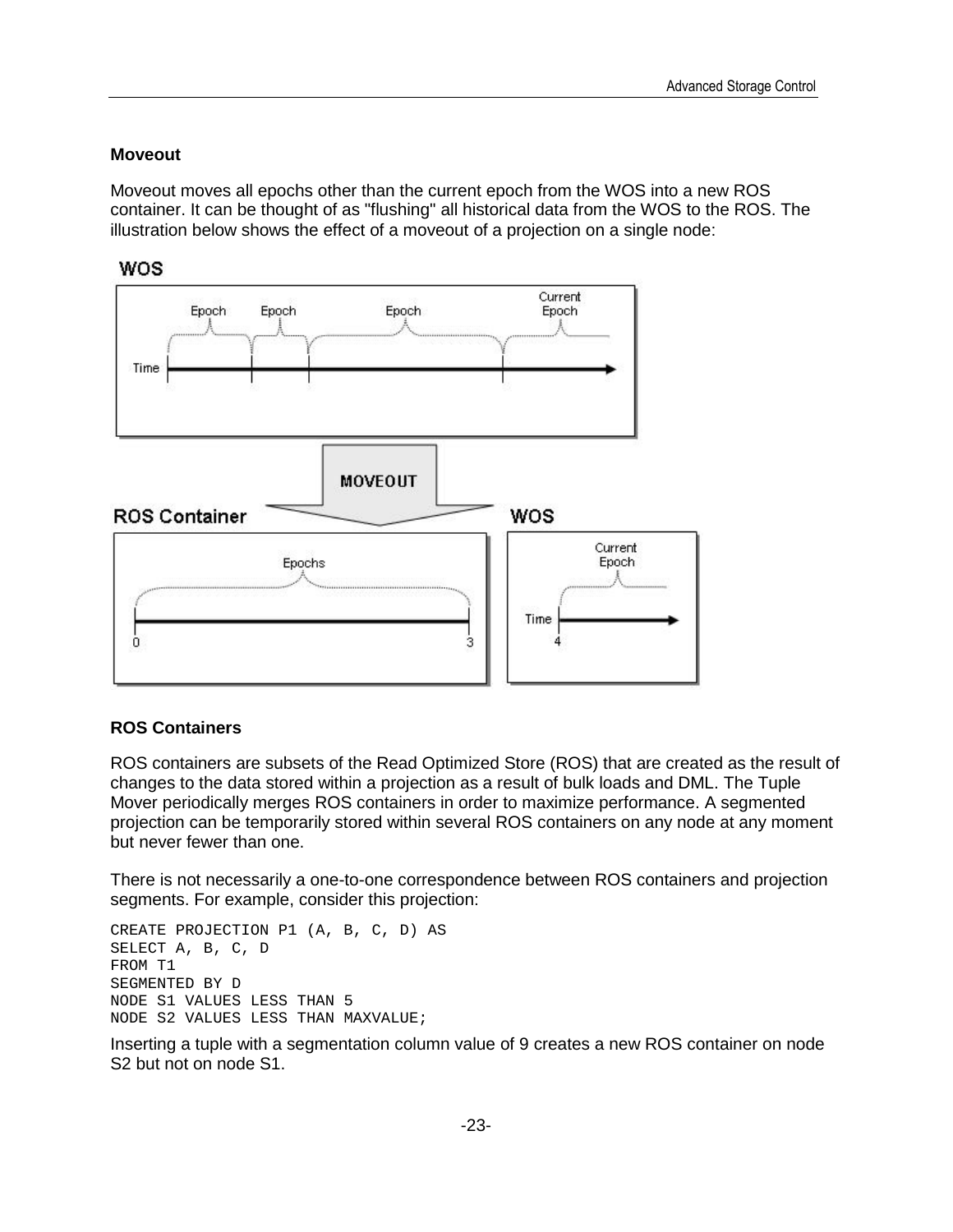#### **Mergeout**

Mergeout is the process of consolidating ROS containers. Over time, the number of ROS containers will increase to the point at which it becomes necessary to merge some of them in order to avoid performance degradation. At that point, the tuple mover performs an automatic mergeout, which combines two or more ROS containers into a single container. It can be thought of as "defragmenting" the ROS.

The illustration below shows the effect of a mergeout of a projection on a single node:

| ---- |  |
|------|--|
|      |  |

| <b>ROS Container</b>                                                                                          | <b>ROS Container</b>   |
|---------------------------------------------------------------------------------------------------------------|------------------------|
| Epochs                                                                                                        | Epochs                 |
|                                                                                                               |                        |
|                                                                                                               | 3                      |
| <b>ROS</b>                                                                                                    | <b>MERGEOUT 0 TO 7</b> |
| <b>ROS Container</b>                                                                                          |                        |
| prima comunicamente comunicamente de la comunicación de la comunicación de la comunicación de la comunicación | Epochs                 |
|                                                                                                               |                        |
|                                                                                                               |                        |

#### **Analyze Statistics**

The tuple mover collects and aggregates data samples and storage information from all nodes on which a projection is stored, then writes statistics into the catalog so that they can be used by the query optimizer. Without these statistics, the query optimizer would assume uniform distribution of data values and equal storage usage for all projections.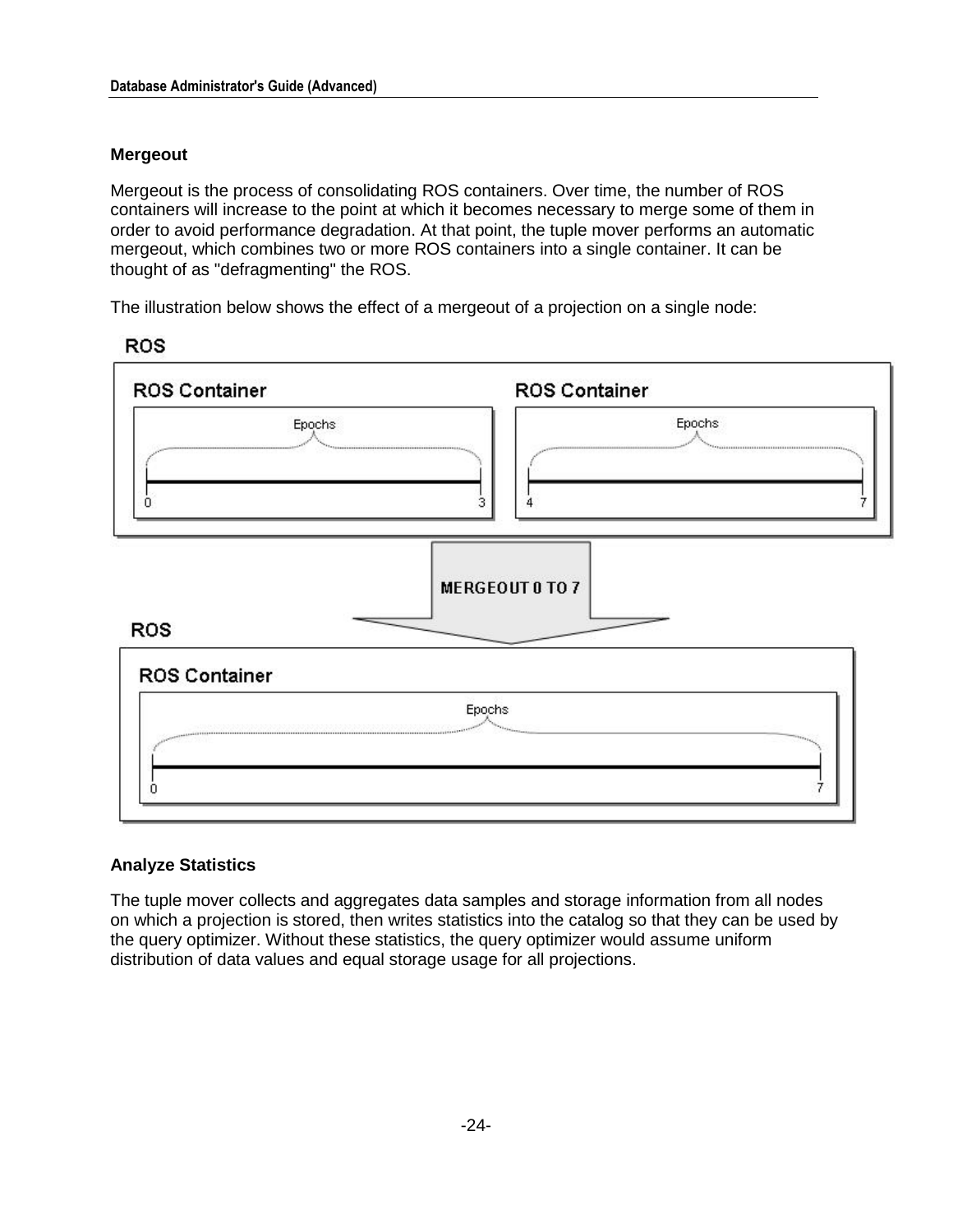# **Setting the ATM Mode**

The ATM has two modes: **NORMAL** and **BULKLOAD** for writing data to the WOS. BULKLOAD mode does not persist across database startups. In other words, the ATM mode is set to NORMAL at database startup.

**Note:** Set the ATM mode to BULKLOAD within ten minutes of database startup so that it can take effect before a mergeout begins. A mergeout can take a long time to finish.

NORMAL Use this mode when Trickle Loading.

BULKLOAD Use this mode when Bulk Loading.

To set the automatic tuple mover to bulk load mode:

**SELECT SET\_ATM\_MODE('BULKLOAD');**

To return the automatic tuple mover to normal mode:

**SELECT SET\_ATM\_MODE('NORMAL');**

See SET\_ATM\_MODE in the SQL Reference Manual for details.

# **Performing Tuple Mover Operations Manually**

Vertica recommends using the automatic tuple mover at all times. However, if you are directed to do so by Technical Support, use the following sequence of operations.

Note: Running the automatic tuple mover while doing manual moveout/mergeout operations at the same time is not supported.

- 1. In SQL, stop the automatic tuple mover: **SELECT STOP\_TUPLE\_MOVER();**
- 2. Restart the database. See Starting and Stopping the Database in the Database Administrator's Guide.
- 3. Perform manual tuple mover operations as instructed by Technical Support:
	- **SELECT ADVANCE\_EPOCH**
	- **ALTER PROJECTION**
	- **SELECT ANALYZE STATISTICS**

See the SQL Reference Manual for descriptions of these commands

- 4. Restart the automatic tuple mover SELECT START TUPLE MOVER();
- 5. Restart the database.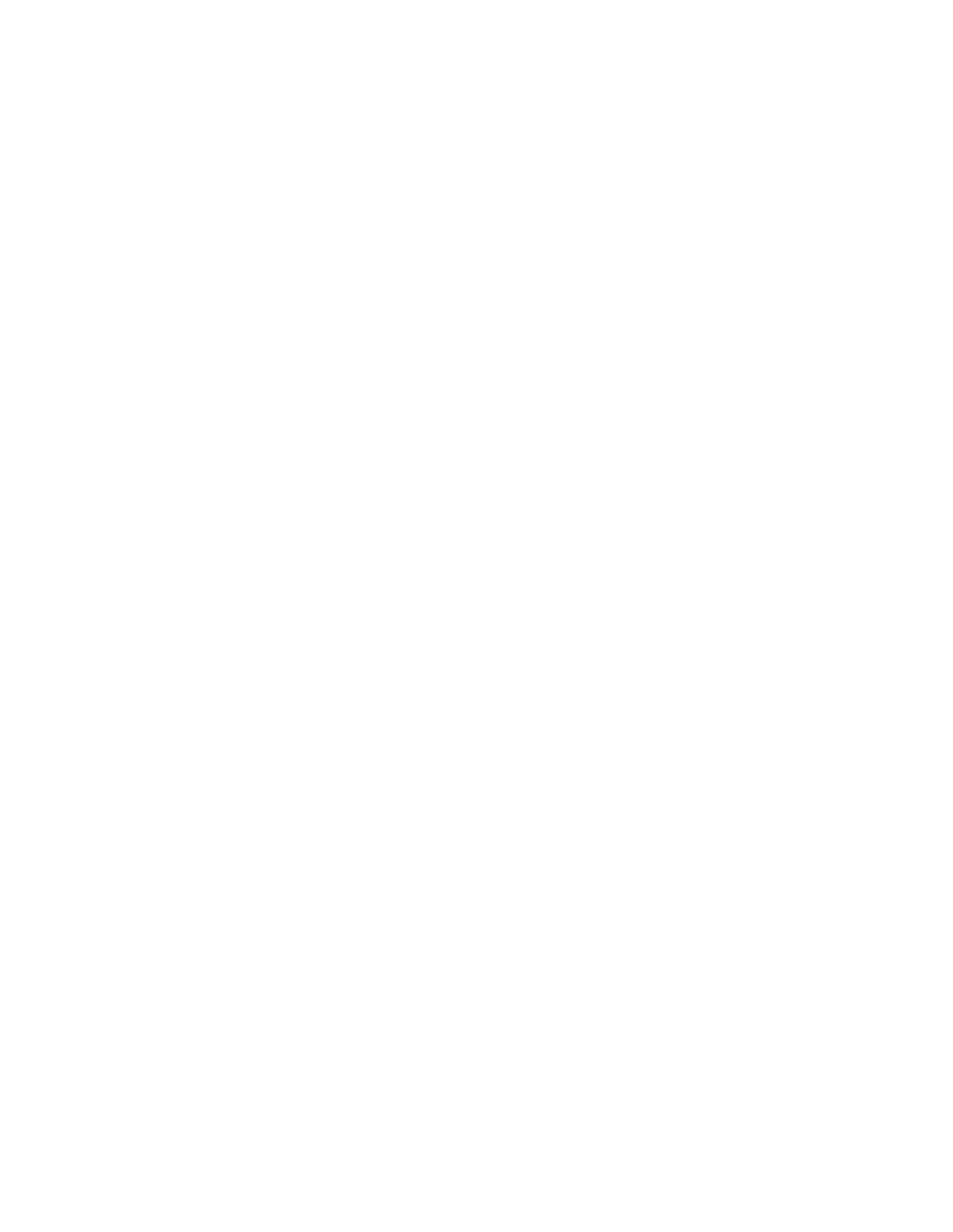# **Writing Administration Tools Scripts**

You can invoke any of the Administration Tools from the command line or a shell script.

#### **Syntax**

```
> /opt/vertica/bin/adminTools [ -t | --tool ] toolname [ options ]
For convenience, you can add /opt/vertica/bin to your search path.
```
#### **Semantics**

| toolname | is one of the tools described in the help output below. |                                                                    |
|----------|---------------------------------------------------------|--------------------------------------------------------------------|
| options  | -h<br>--help                                            | shows a brief help message and exits.                              |
|          | $-a$<br>--help_all                                      | lists all command line sub-commands and<br>options as shown below. |

#### **Tools**

```
Usage:
        adminTools [-t | --tool] toolName [options]
Valid tools are: 
               kill_node
               run_designer
               list_db
               view_cluster
               uninstall_node
               create_db
               stop_db
               list_node
               install_node
               drop_db
               stop_node
               config_nodes
               drop_node
               restart_db
               restart_node
              check_spread
              start_db
              connect_db
-------------------------------------------------------------------------
usage: kill_node [options]
options:
  -h, --help show this help message and exit
   -s NODES, --nodes=NODES
                        comma-separated list of nodes on which the vertica
                        prcoess is to be killed
-------------------------------------------------------------------------
usage: runDesigner [options]
options:<br>-h, --help
                show this help message and exit
   -f PARAMFILE, --file=PARAMFILE
                        Designer parameters file
   -p DBPASSWORD, --password=DBPASSWORD
 Database password
                                          -------------------------------------------------------------------------
usage: list_db [options]
```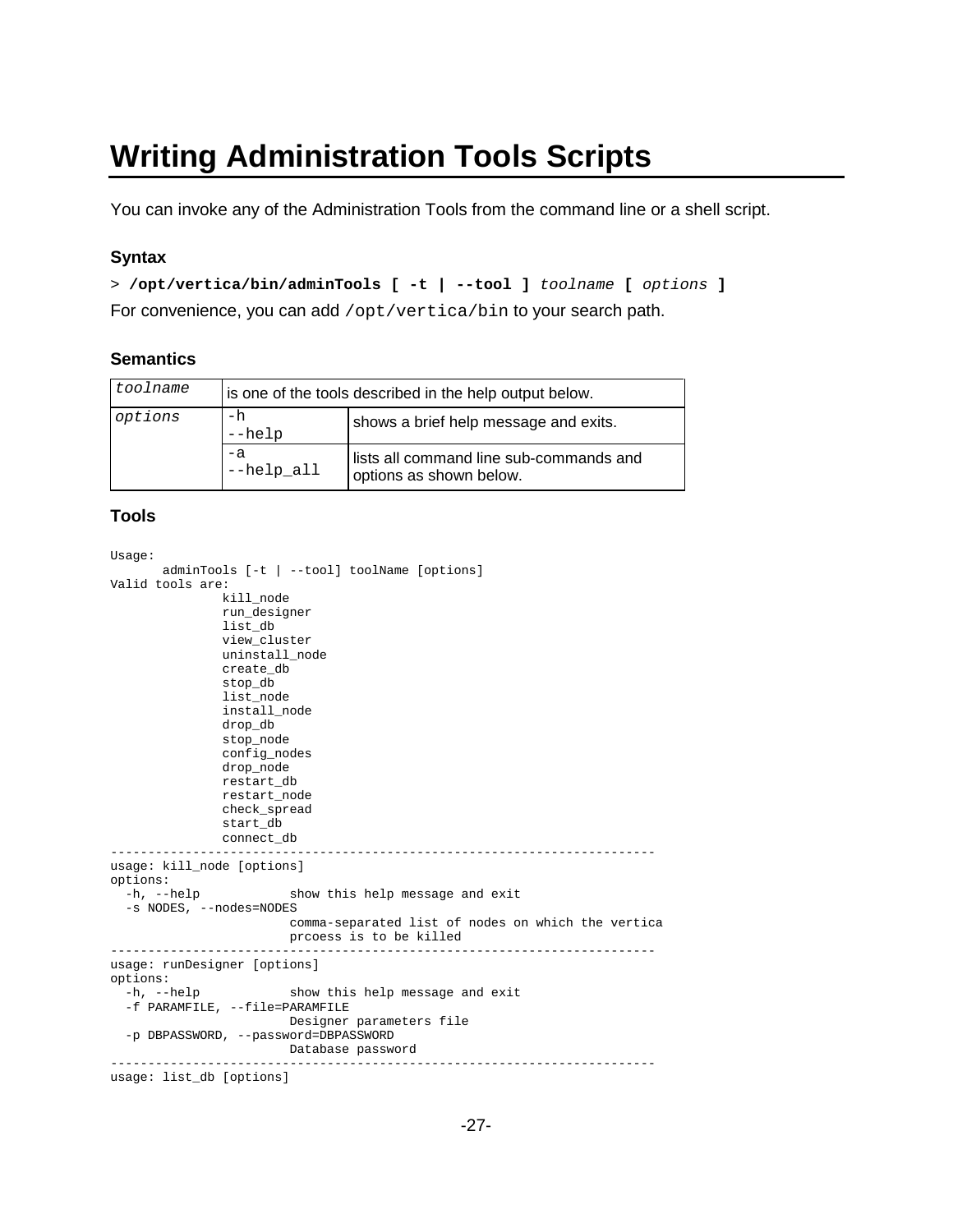#### **Database Administrator's Guide (Advanced)**

```
options:<br>-h. --help
                        show this help message and exit
   -d DB, --database=DB Name of database to be listed
  -------------------------------------------------------------------------
usage: view_cluster [options]
options:
 -h, --help show this help message and exit
             -------------------------------------------------------------------------
usage: uninstall_node [options]
options:
  -h, --help show this help message and exit
   -s NODENAME, --node=NODENAME
                        Node name upon which to uninstall
   -p PASSWORD, --password=PASSWORD
                         Name of file containing root password for machines in
                         the list
  -d, --delete Delete configuration data during uninstall
       -------------------------------------------------------------------------
usage: create_db [options]
options:
  -h, --help show this help message and exit
   -s NODES, --nodes=NODES
                         comma-separated list of nodes to participate in
database database
 -d DB, --database=DB Name of database to be created
   -p DBPASSWORD, --password=DBPASSWORD
                         Database password
   -l LICENSEFILE, --license=LICENSEFILE
 Database license
                                        -------------------------------------------------------------------------
usage: stop_db [options]
options:<br>-h, --help
                        show this help message and exit
   -d DB, --database=DB Name of database to be stopped
   -p DBPASSWORD, --password=DBPASSWORD
 Database password
                             -------------------------------------------------------------------------
usage: list_node [options]
options:
  -h, --help show this help message and exit
  -s NODENAME, --node=NODENAME
                        Name of the node to be listed
-------------------------------------------------------------------------
usage: install_node [options]
options:
  -h, --help show this help message and exit
   -s NODENAME, --node=NODENAME
                         Node name upon which to install
   -r RPMNAME, --rpm=RPMNAME
                         Fully qualified file name of the RPM to be used on
                         install
   -p PASSWORD, --password=PASSWORD
                         Name of file containing root password for machines in
                         the list
-------------------------------------------------------------------------
usage: drop_db [options]
options:
  -h, --help show this help message and exit
   -d DB, --database=DB Database to be dropped
                            -------------------------------------------------------------------------
usage: stop_node [options]
options:<br>-h, --help
                        show this help message and exit
   -s NODES, --nodes=NODES
                        comma-separated list of nodes on which the vertica
                        prcoess is to be killed
-------------------------------------------------------------------------
usage: config_nodes [options]
```

```
-28-
```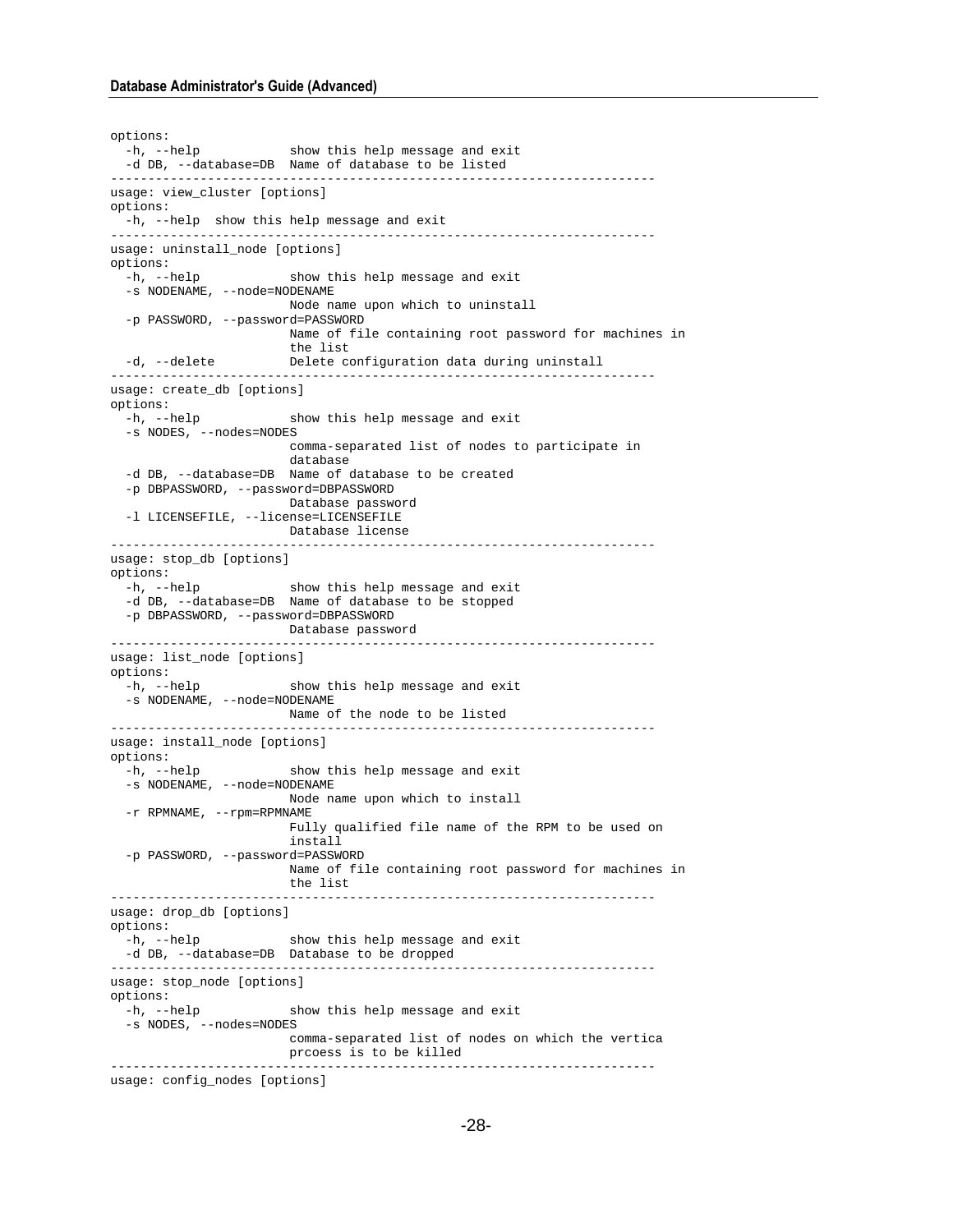```
options:<br>-h. --help
                         show this help message and exit
   -f NODEHOSTFILE, --file=NODEHOSTFILE
                          File containing list of nodes, hostnames, catalog
                          path, and datapath (node<whitespace>host<whitespace>ca
  talogPath<whitespace>dataPath one per line)<br>i, --install attempt to install from RPM on all nodes in
                         Attempt to install from RPM on all nodes in the list
   -r RPMNAME, --rpm=RPMNAME
                          Fully qualified file name of the RPM to be used on
                          install
   -p PASSWORD, --password=PASSWORD
                          Name of file containing Root password for machines in
  the list<br>c, --check behind the list
                         Check all nodes to make sure they can interconnect
   -s SKIPANALYZENODE, --skipanalyzenode=SKIPANALYZENODE
                          skipanalyzenode
-------------------------------------------------------------------------
usage: drop_node [options]
options:
   -h, --help show this help message and exit
   -s NODENAME, --node=NODENAME
                         Name of the node to be dropped
-------------------------------------------------------------------------
usage: restart_db [options]
options:<br>-h, --help
                         show this help message and exit
   -d DB, --database=DB Name of database to be restarted
   -v VERSION, --version=VERSION
                          Catalog Version at which the database is to be
                          restarted. If 'last' is given as argument the db is
                          restarted from the last good catalog version. Either
                          Catalog version or Epoch must be specified.
   -e EPOCH, --epoch=EPOCH
                          Epoch at which the database is to be restarted. If
                          'last' is given as argument the db is restarted from
                          the last good epoch. Either Catalog version or Epoch
                          must be specified.
   -p DBPASSWORD, --password=DBPASSWORD
                          Database password
-------------------------------------------------------------------------
usage: restart_node [options]
options:
  -h, --help show this help message and exit
   -s NODES, --nodes=NODES
                          comma-separated list of nodes to be restarted
   -d DB, --database=DB Name of database whose node is to be restarted
   -p DBPASSWORD, --password=DBPASSWORD
                        Database password<br>-------------------
                                             -------------------------------------------------------------------------
usage: check_spread [options]
options:
  -h, --help show this help message and exit
                              -------------------------------------------------------------------------
usage: start_db [options]
options:
  -h, --help show this help message and exit
   -d DB, --database=DB Name of database to be started
   -p DBPASSWORD, --password=DBPASSWORD
                         Database password
-------------------------------------------------------------------------
usage: connect db [options]
options:<br>-h, --help
                         show this help message and exit
   -d DB, --database=DB Name of database to connect
   -p DBPASSWORD, --password=DBPASSWORD
                          Database password
```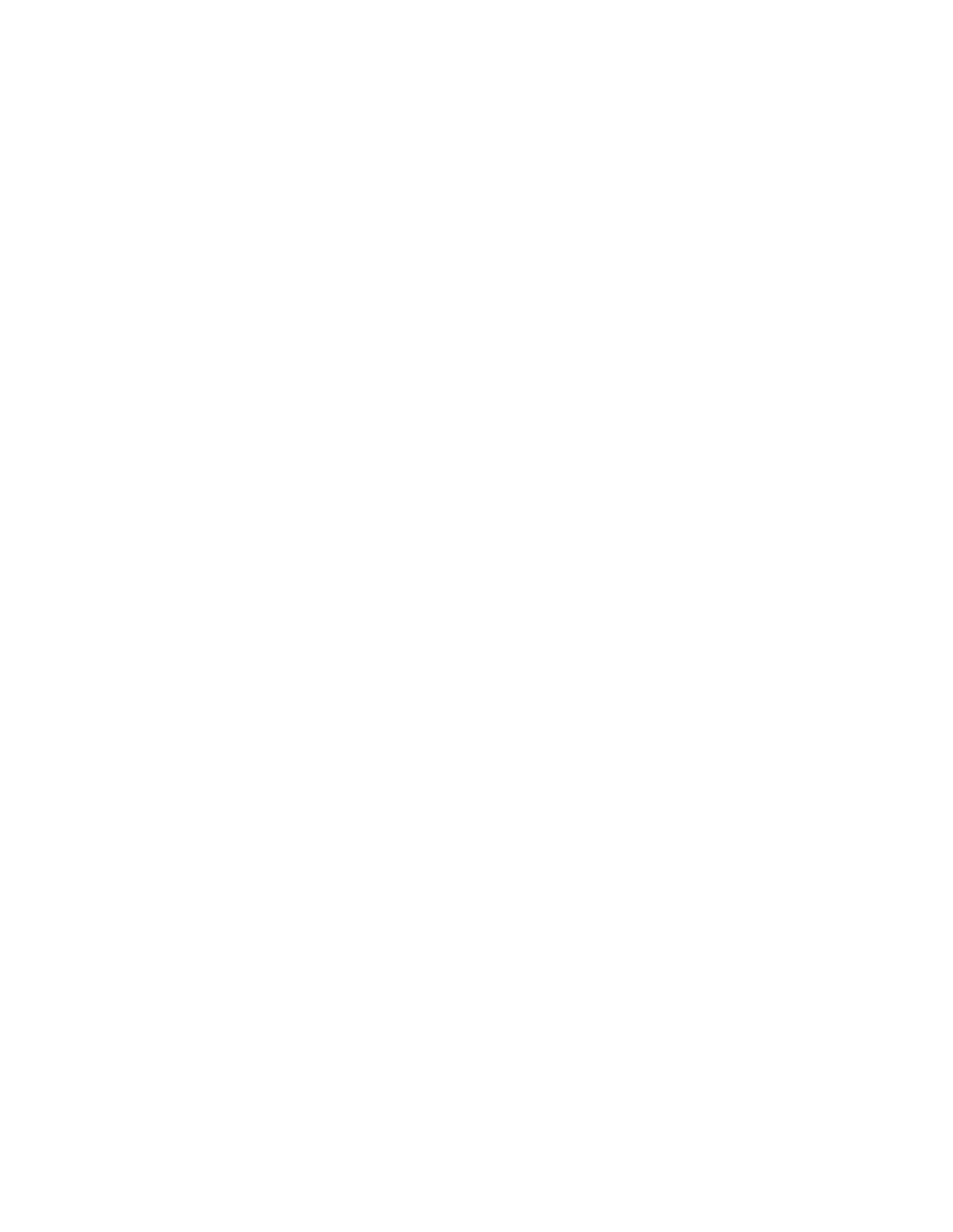# **Writing Database Designer Scripts**

You can invoke the Database Designer from the command line or a shell script.

#### **Syntax**

> **/opt/vertica/bin/adminTools -t run\_designer --file** *param-file* **-p** *password*

#### **Semantics**

| param-file | is the name of a Database Designer parameters file (default is<br>design_params.txt) |
|------------|--------------------------------------------------------------------------------------|
| password   | is the database password                                                             |

#### **Notes**

For convenience, you can add /opt/vertica/bin to your search path.

#### **Example**

The following is an example of a design\_params.txt file:

```
DataDirectory: /scratch/examples/Stock_Schema
SampleRate: 1.0
DatabaseClient: /opt/vertica/bin/vsql
DataNullAndDelimeter: |_\n
FactTableRows: 100000000
WorkingDirectory: /scratch/examples/Stock_Schema/
DatabaseName: Stock_Schema
KSafetyLevel: 2
CatalogDirectory: 
/home/dbadmin//Stock_Schema/stock_schema_node1_host01_catalog
DataFileExt: .tbl
QueriesFile: /scratch/examples/Stock_Schema/stock_queries.sql
Port: 5433
TempSchemaFile: catalog_dump.sql
OptimizationStages: 1
Task: MakeSafe
```